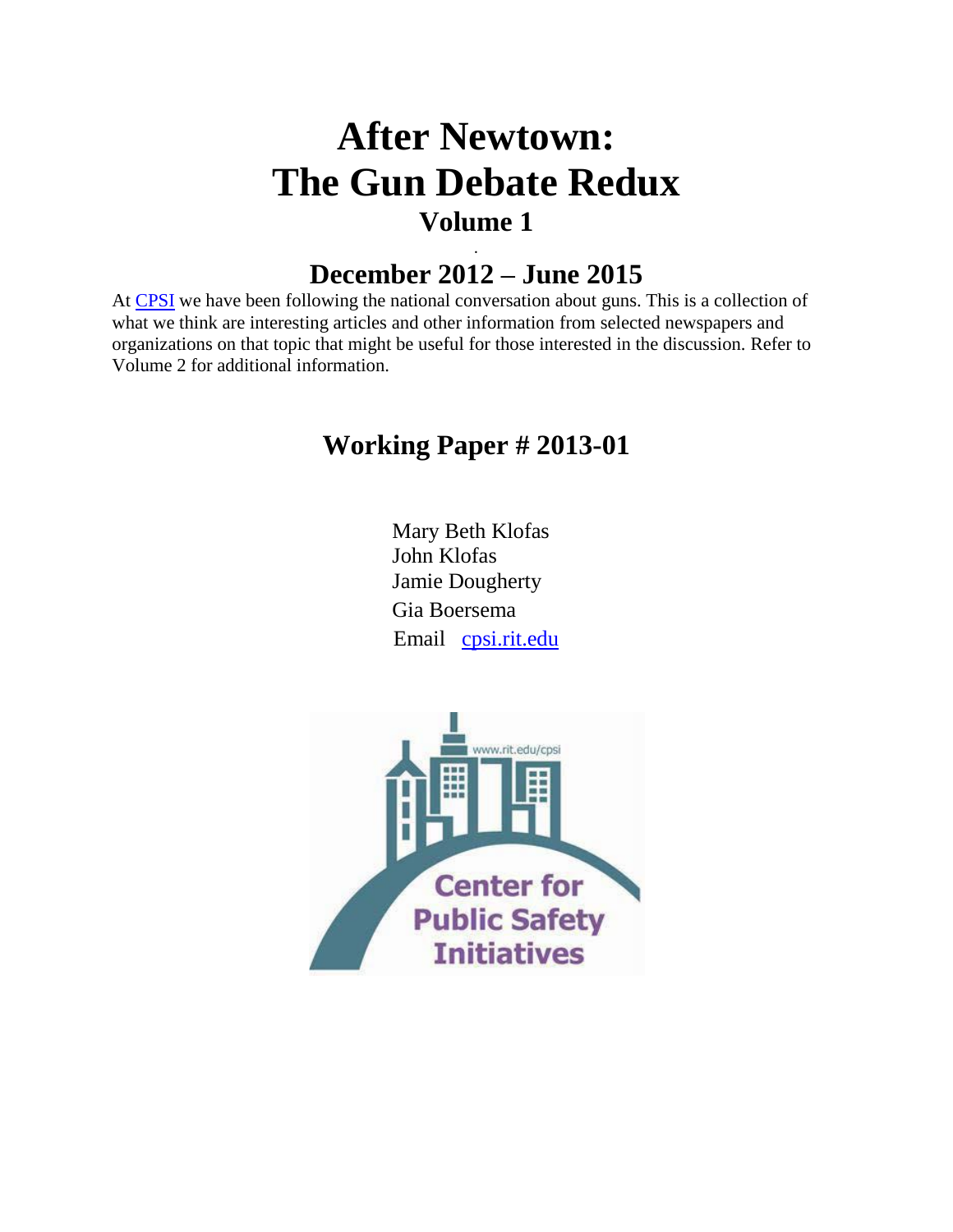## **This Paper is Organized By the Following Topics:**

- 
- 
- 
- 
- Legislation/International
- Research **Legislation/Federal/State** • Data **Legislation/New York** • Opinions • Gun Deaths and Healthcare • Politics • News The Culture of Guns Miscellaneous

*Click on the links below to read the full-text of the article.*

# **RESEARCH**

[Homicide](http://www.hsph.harvard.edu/research/hicrc/firearms-research/guns-and-death/index.html) *Harvard Injury Control Center*

[An Updated Assessment Of the Federal Assault Weapons Ban: Impacts On Gun Markets and](http://www.sas.upenn.edu/jerrylee/research/aw_exec2004.pdf)  [Gun Violence, 1994-2003](http://www.sas.upenn.edu/jerrylee/research/aw_exec2004.pdf) *Executive Summary*

An Updated Assessment Of [the Federal Assault Weapons Ban: Impacts On Gun Markets and](http://www.sas.upenn.edu/jerrylee/research/aw_final2004.pdf)  [Gun Violence, 1994-2003](http://www.sas.upenn.edu/jerrylee/research/aw_final2004.pdf) *Final Report*

[The Stale Claim That 40 Percent Of Gun Sales Lack Background Checks](http://www.washingtonpost.com/blogs/fact-checker/post/the-stale-claim-that-40-percent-of-gun-sales-lack-background-checks/2013/01/20/e42ec050-629a-11e2-b05a-605528f6b712_blog.html?tid=pm_politics_pop)

[Curbing Gun Violence: Lessons From Public Health Successes](http://jama.jamanetwork.com/article.aspx?articleid=1556167#qundefined)

[Study: States With More Gun Laws Have Less Gun Violence](http://www.usatoday.com/story/news/nation/2013/03/07/gun-violence-study-chicago/1969227/)

[Correcting Myths About the Assault Weapons Ban Research](http://blog.metrotrends.org/2013/03/correcting-myths-assault-weapons-ban-research/)

[Firearm Violence, 1993-2011](http://www.bjs.gov/content/pub/pdf/fv9311.pdf)

[Study Finds People With Guns More At-Risk](http://www.thedailybeast.com/articles/2014/01/20/study-finds-people-with-guns-more-at-risk-for-suicide-and-homicide.html#url=/articles/2014/01/20/study-finds-people-with-guns-more-at-risk-for-suicide-and-homicide.html) 

"The Strongest Evidence We Have That Background Checks Really Matter"

[How the NRA Rewrote the Second Amendment](http://www.politico.com/magazine/story/2014/05/nra-guns-second-amendment-106856.html?hp=pm_1#.U3v0EMIU_IU) 

# **DATA**

[Graph of the Day: Perhaps Mass Shootings Aren't Becoming More Common](http://www.washingtonpost.com/blogs/wonkblog/wp/2012/12/17/graph-of-the-day-perhaps-mass-shootings-arent-becoming-more-common/)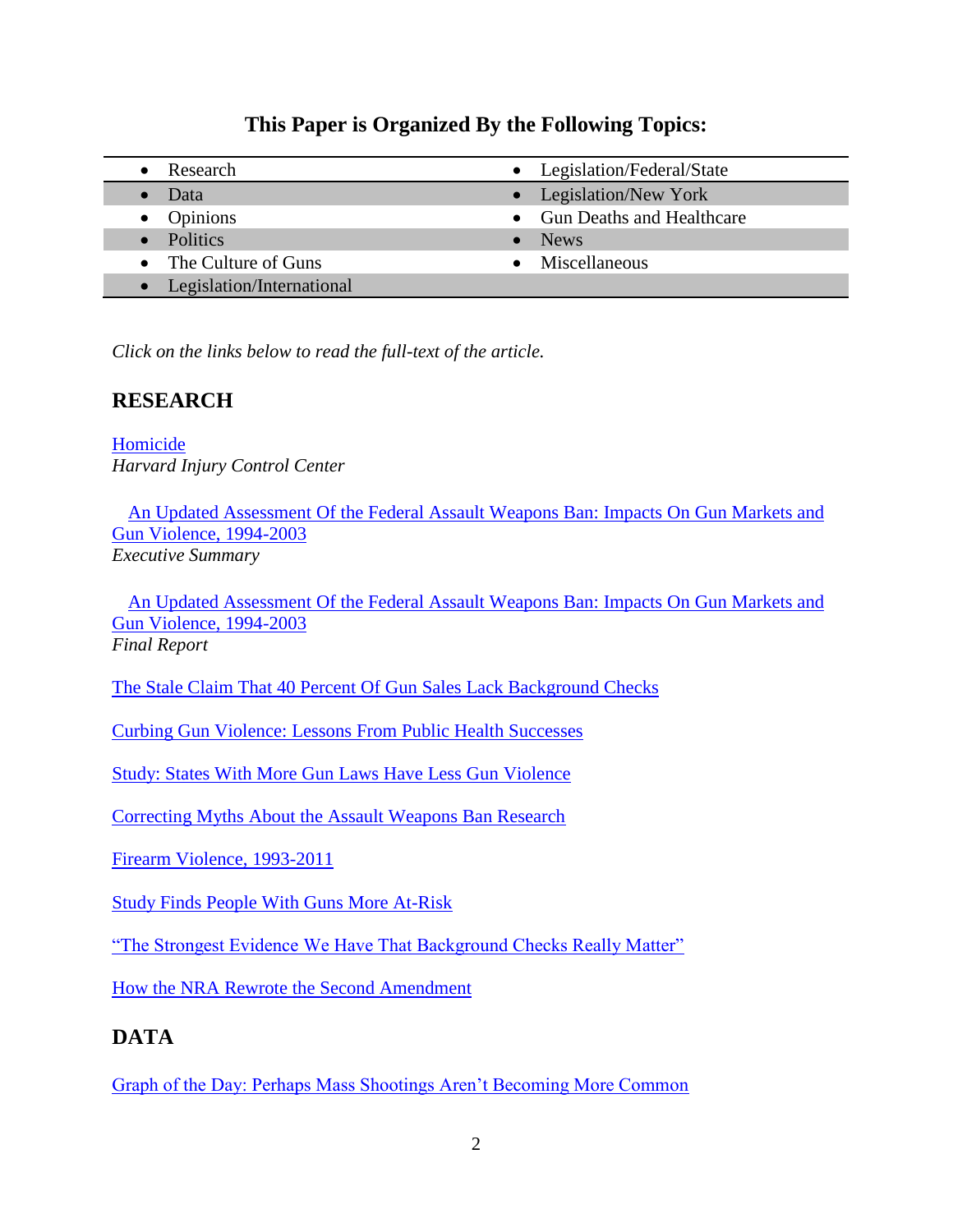[On Guns, America Stands Out](http://www.nytimes.com/2012/12/20/opinion/blow-on-guns-america-stands-out.html?hp&_r=0) (for Suicide and Homicide)

[How the National Rifle Association Rates Lawmakers](http://www.nytimes.com/interactive/2012/12/19/us/politics/nra.html)

Gun [Violence,](http://www.salon.com/2012/12/23/gun_violence_by_the_numbers/) By the Numbers

[Gun Owners vs. the NRA: What the Polling Shows](http://www.washingtonpost.com/blogs/wonkblog/wp/2012/12/23/gun-owners-vs-the-nra-what-the-polling-shows/?hpid=z2)

['Stand Your Ground' Linked To Increase In Homicides](http://www.npr.org/2013/01/02/167984117/-stand-your-ground-linked-to-increase-in-homicide)

[FBI: Record Number Of Gun Background Checks](http://www.politico.com/story/2013/01/fbi-record-gun-background-checks-85710.html?hp=r3)

[Crowd-Sourcing Used To Track Latest Gun Death Data In the U.S.](http://www.thestar.com/news/world/article/1309623--crowd-sourcing-used-to-track-latest-gun-death-data-in-the-u-s)

[Homicide Rates In Canada Rise 7%](http://www.cbc.ca/news/canada/story/2012/12/04/homicides-statistics-canada-2011.html) *Comparative Data*

[The Never Ending War Over a Gun Statistic](http://chronicle.com/blogs/percolator/the-never-ending-war-over-a-gun-statistic/31873)

[Gun Control Takes a Back Seat To the Economy, the Deficit and Taxes](http://www.washingtonpost.com/politics/addressing-gun-control-takes-a-back-seat-to-economy-deficit-and-taxes/2013/01/14/c7f62e92-5ea2-11e2-90a0-73c8343c6d61_graphic.html)

[US Mass Shootings, 1982-2012: Data From Mother Jones' Investigation](http://www.motherjones.com/politics/2012/12/mass-shootings-mother-jones-full-data)

[Where Congress Stands On Guns](http://projects.propublica.org/guns/)

[Global Study On Homicide](http://www.unodc.org/documents/data-and-analysis/statistics/Homicide/Globa_study_on_homicide_2011_web.pdf) *UN Homicide Report* 

[How the NRA Exerts Influence Over Congress](http://www.washingtonpost.com/wp-srv/special/politics/nra-congress/)

[Massacre At School Sways Public In Way Earlier Shootings Didn't](http://www.nytimes.com/2013/01/18/us/poll-shows-school-shooting-sways-views-on-guns.html?hp)

[Guns, Maps and Data That Disturb](http://www.nytimes.com/2013/01/14/business/media/guns-maps-and-disturbing-data.html?ref=technology)

Americans [Support Universal Background Checks, Stronger Prosecution Of Gun Offenses and](http://online.wsj.com/article/SB10001424127887323468604578249702672826598.html?mod=hp_opinion#articleTabs%3Darticle)  [Limits On Ammunition](http://online.wsj.com/article/SB10001424127887323468604578249702672826598.html?mod=hp_opinion#articleTabs%3Darticle)

[U.S. Gun Deaths Since Sandy Hook Top 1,280](http://www.huffingtonpost.com/2013/02/01/us-gun-deaths-sandy-hook_n_2602074.html)

[A Visual Exploration Of US Gun Murders](http://flowingdata.com/2013/02/04/a-visual-exploration-of-us-gun-murders/)

[Mass Shootings Toll Exceeds 900 In Past Seven Years](http://www.usatoday.com/story/news/nation/2013/02/21/mass-shootings-domestic-violence-nra/1937041/)

[Shortage Of Hard Data On Firearms Rooted In Gun Control Debate](http://www.denverpost.com/news/ci_22667850/shortage-hard-data-firearms-rooted-gun-control-debate)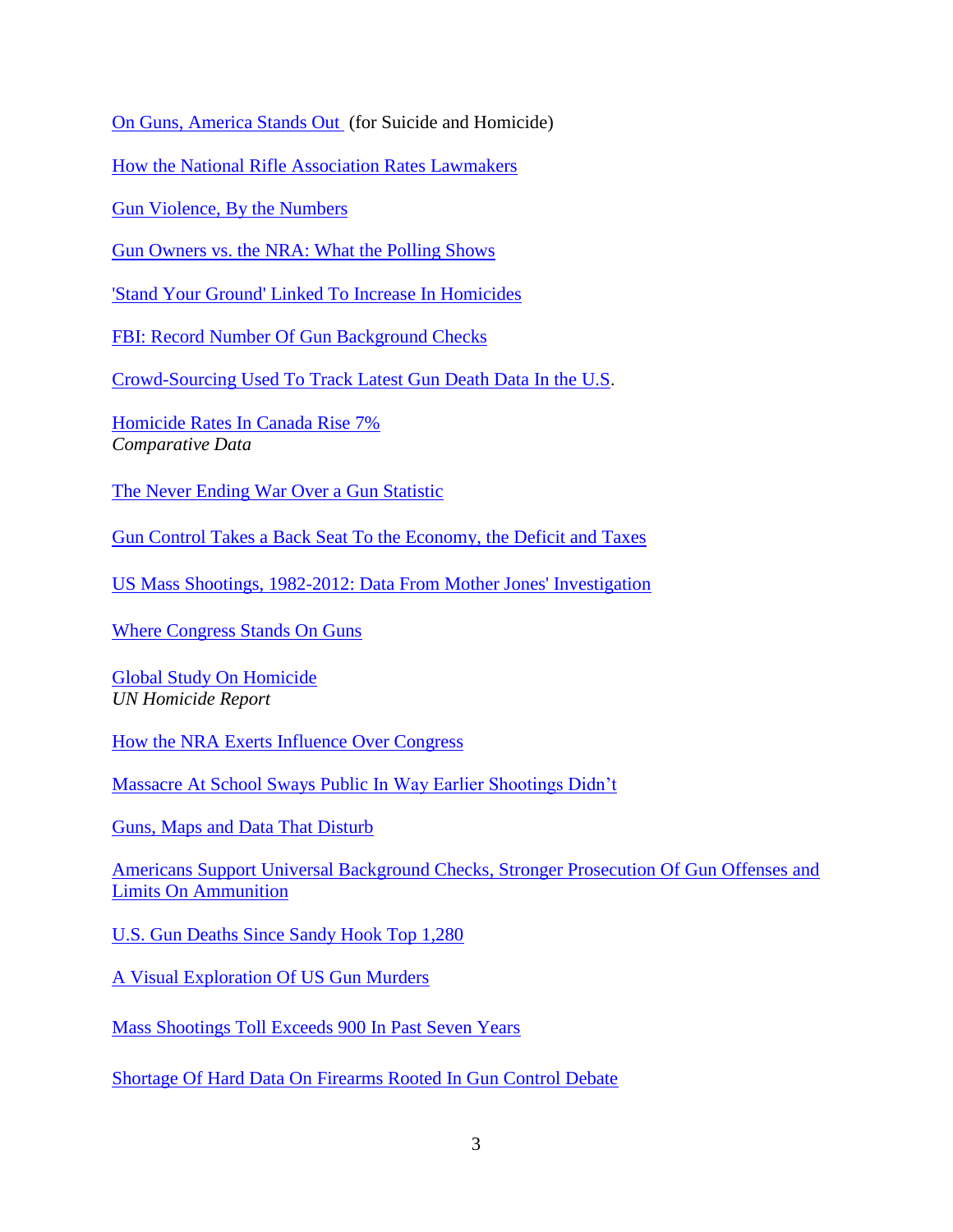[Gun Deaths, Violent Crime Overall Are Down In District and U.S., But Reasons Are Elusive](http://www.washingtonpost.com/national/gun-deaths-violent-crime-overall-are-down-in-district-and-us-but-reasons-are-elusive/2013/03/03/7455ccde-7d24-11e2-a044-676856536b40_story.html)

[Share of Homes With Guns Shows 4-Decade Decline](http://www.nytimes.com/2013/03/10/us/rate-of-gun-ownership-is-down-survey-shows.html?hp&_r=0)

[Tens Of Thousands Try to Illegally Buy Guns From Dealers Annually, Study Finds](http://openchannel.nbcnews.com/_news/2013/03/11/17272111-tens-of-thousands-try-to-illegally-buy-guns-from-dealers-annually-study-finds?chromedomain=usnews)

[The Power Of the NRA in Two Charts](http://www.washingtonpost.com/blogs/the-fix/wp/2013/03/20/the-power-of-the-nra-in-two-charts/)

[How Many People Have Been Killed By Guns Since Newtown?](http://www.slate.com/articles/news_and_politics/crime/2012/12/gun_death_tally_every_american_gun_death_since_newtown_sandy_hook_shooting.html)

[Guns Present Polling Conundrum](http://blogs.wsj.com/numbersguy/guns-present-polling-conundrum-1223/)

[Report Links High Rates Of Gun Violence To Weak State Regulations](http://www.nytimes.com/2013/04/03/us/report-links-high-rates-of-gun-violence-to-weak-laws.html?ref=us)

[Report: Sharp Drop In Gun Violence, But Most Killings Still Involve Firearms](http://www.washingtonpost.com/politics/report-sharp-drop-in-gun-violence-but-most-killings-still-involve-firearms/2013/05/07/28f96904-b694-11e2-92f3-f291801936b8_story.html?hpid=z3)

[Weapons and Mass Shootings](http://www.washingtonpost.com/wp-srv/special/national/weapons-and-mass-shootings/?hpid=z1) 

## **OPINIONS FROM CONTRIBUTORS TO LEADING NEWSPAPERS**

The Solution To [Gun Violence Is Clear](http://articles.washingtonpost.com/2012-12-19/opinions/35929057_1_gun-violence-gun-ownership-tough-gun-laws)

[The N.R.A.'s Blockade On Science](http://opinionator.blogs.nytimes.com/2012/12/20/the-blockade-on-science-on-gun-violence/?ref=opinion)

[Party Identity In a Gun Cabinet](http://fivethirtyeight.blogs.nytimes.com/2012/12/18/in-gun-ownership-statistics-partisan-divide-is-sharp/?hp) 

[A Broken System For Tracking Guns](http://www.nytimes.com/2012/12/31/opinion/a-broken-system-for-tracking-guns.html?hpw)

[Evil vs. Crazy: What's In the Minds of Mass Murderers?](http://www.washingtonpost.com/opinions/in-debating-newtown-massacre-dont-confuse-crazy-and-evil/2013/01/03/4d12eb62-5136-11e2-8b49-64675006147f_story.html?wpisrc=nl_opinions)

[What the Fight Over Guns Is Really About](http://www.nytimes.com/roomfordebate/2013/01/06/what-the-fight-over-guns-is-really-about/?hp)

[The Debacle Of Gun Control](http://www.washingtonpost.com/opinions/richard-cohen-the-debacle-of-gun-control/2013/01/14/313e4c84-5e78-11e2-9940-6fc488f3fecd_story.html?wpisrc=nl_opinions)

[New York Leads On Gun Control](http://www.nytimes.com/2013/01/16/opinion/new-york-leads-on-gun-control.html?ref=opinion)

[I Went After Guns. Obama Can, Too](http://www.nytimes.com/2013/01/17/opinion/australia-banned-assault-weapons-america-can-too.html?hp&_r=0)

[Recalling Pain of Guns' Toll, Mayors Urge Bills' Passage](http://www.nytimes.com/2013/01/18/opinion/the-states-confront-gun-violence.html?hp&_r=0)

[Guns, Safety and Mental Health](http://www.nytimes.com/roomfordebate/2013/01/17/can-mental-health-care-reduce-gun-violence?hp)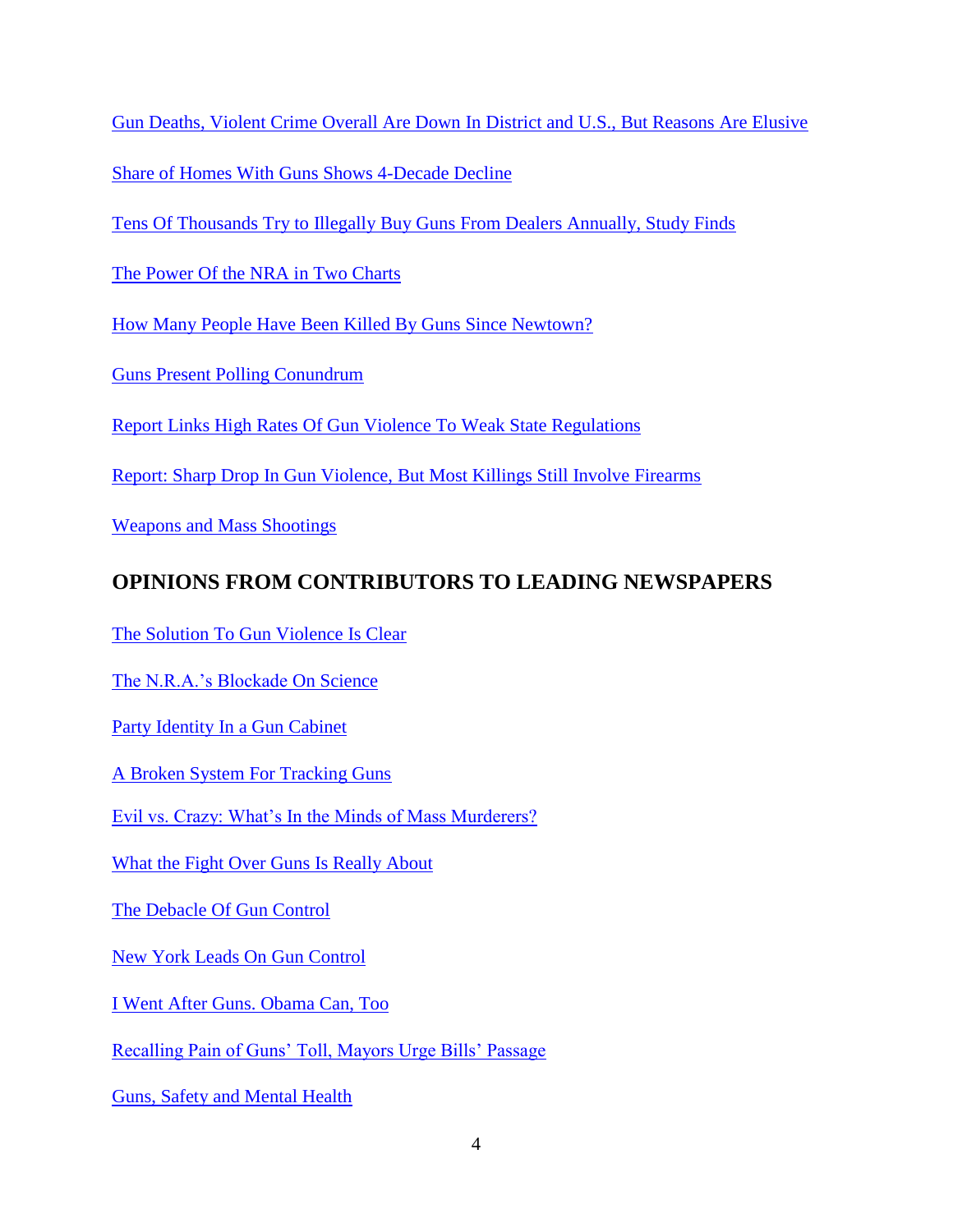[Please Take Away My Right To a Gun](http://www.nytimes.com/2013/01/19/opinion/please-take-away-my-right-to-a-gun.html?hp&_r=1&)

[How We Can Reduce Gun Violence](http://chronicle.com/blogs/conversation/2013/01/08/how-we-can-reduce-gun-violence/)

[Sudden State Focus on Mental Health Crises Poses Opportunity and Risk](http://www.denverpost.com/ci_22416205)

[The Mathematical Argument For Gun Control](http://chronicle.com/blogs/brainstorm/the-mathematical-argument-for-gun-control/50717)

[What We Don't Know Is Killing Us](http://www.nytimes.com/2013/01/27/opinion/sunday/what-we-dont-know-is-killing-us.html?_r=1&)

[Confessions of a Liberal Gun Owner](http://www.nytimes.com/2013/01/28/opinion/confessions-of-a-liberal-gun-owner.html?nl=todaysheadlines&emc=edit_th_20130128)

[The Phony Pro-Gun Argument](http://www.washingtonpost.com/opinions/ruth-marcus-the-phony-pro-gun-argument/2013/01/31/bdf91e5c-6bf1-11e2-ada0-5ca5fa7ebe79_story.html)

[Dangerous Gun Myths](http://www.nytimes.com/2013/02/03/opinion/sunday/dangerous-gun-myths.html?_r=0)

[Gabrielle Giffords' Husband Smacks Down Wayne LaPierre](http://www.washingtonpost.com/blogs/plum-line/wp/2013/01/30/gabrielle-giffords-husband-smacks-down-wayne-lapierre/?tid=pm_pop)

[The Price Of Public Violence](http://www.nytimes.com/2013/02/24/opinion/sunday/the-price-of-public-violence.html?hpw)

Violent, Drunk [and Holding a Gun](http://www.nytimes.com/2013/02/24/opinion/sunday/violent-drunk-and-holding-a-gun.html?hp&_r=1&)

[Bullet Overkill](http://www.washingtonpost.com/opinions/bullet-overkill/2013/02/24/a1b06500-7d41-11e2-a044-676856536b40_story.html)

[The Miracle On Guns](http://www.washingtonpost.com/opinions/ej-dionne-jr-the-miracle-on-guns/2013/02/24/27f963c8-7d51-11e2-9a75-dab0201670da_story.html)

[The Latest Hurdle to Gun-Law Reform](http://www.nytimes.com/2013/02/27/opinion/the-latest-hurdle-to-gun-law-reform.html?ref=opinion)

[Main Street Gets the Gun News From Washington](http://www.nytimes.com/2013/03/04/opinion/newtown-conn-gets-the-gun-news-from-washington.html?ref=politics)

[Firearms and Domestic Violence](http://www.nytimes.com/2013/03/21/opinion/firearms-and-domestic-violence.html?ref=politics&_r=0)

[Partisan Politics and Gun Violence](http://www.nytimes.com/2013/03/15/opinion/partisan-politics-and-gun-violence.html?hp)

[Here's What's Holding Up a Gun Bill \(Hint: It's Not the Assault Weapons Ban\)](http://www.washingtonpost.com/blogs/wonkblog/wp/2013/03/21/heres-whats-holding-up-a-gun-bill/?hpid=z4)

[Keep Guns Out of Criminal Hands](http://www.nytimes.com/2013/03/23/opinion/keep-guns-out-of-criminal-hands.html?hp&_r=0)

[Saving Children From Guns](http://www.nytimes.com/2013/03/23/opinion/nocera-saving-children-from-guns.html?hp)

[Race and the Gun Debate](http://online.wsj.com/article/SB10001424127887323869604578366882484600710.html?mod=hp_opinion)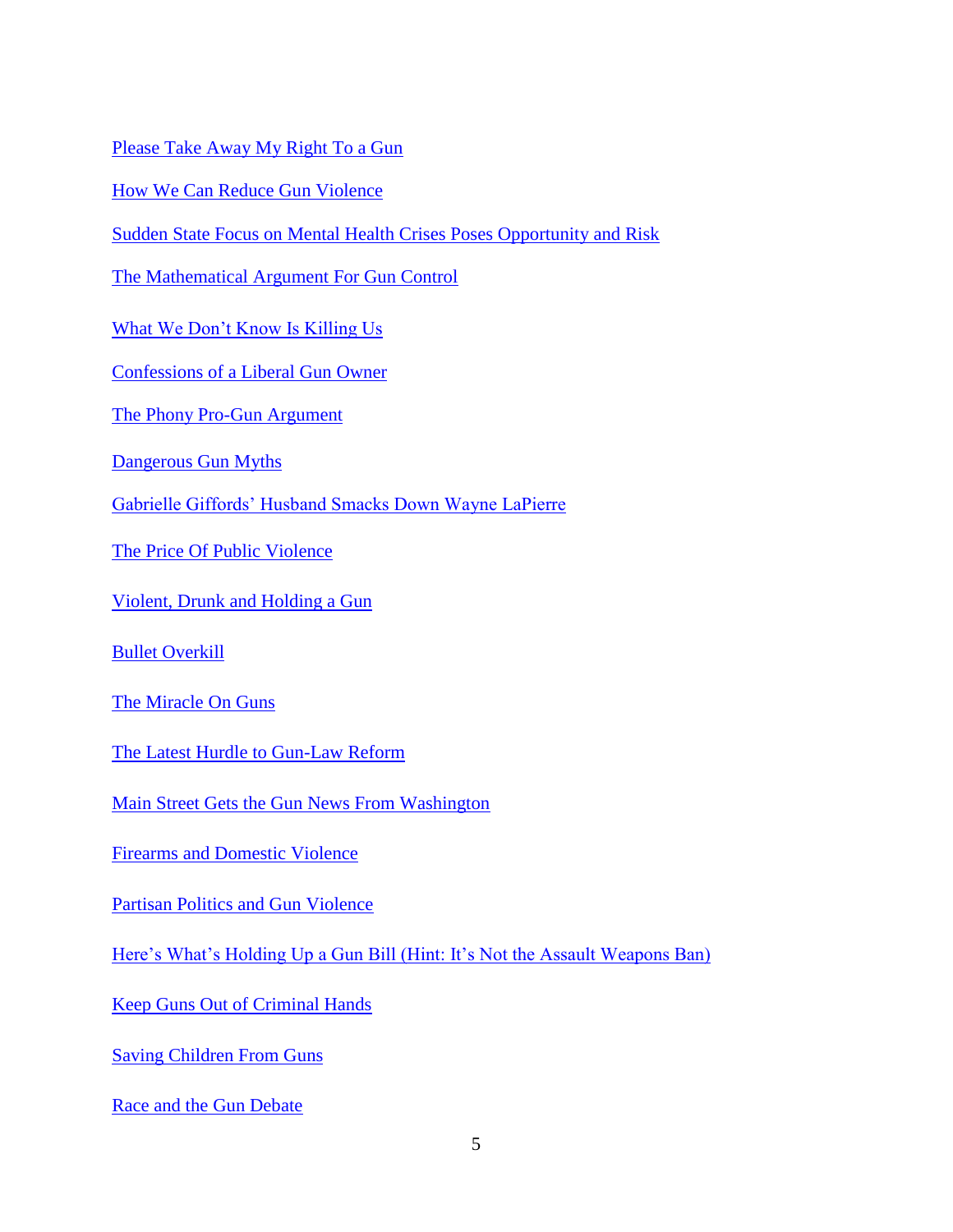[Can Anyone Beat the NRA](http://www.politico.com/story/2013/03/can-anyone-beat-the-nra-89353.html?hp=r2)

[In Pursuit of Maximum Mayhem](http://www.washingtonpost.com/opinions/eugene-robinson-adam-lanza-had-maximum-mayhem-on-his-mind/2013/03/28/bc5ff472-97e2-11e2-b68f-dc5c4b47e519_story.html?wpisrc=nl_opinions)

[The N.R.A. At the Bench](http://opinionator.blogs.nytimes.com/2012/12/26/the-n-r-a-at-the-bench/)

White Men [Have Much To Discuss About Mass Shootings](http://www.washingtonpost.com/opinions/white-men-have-much-to-discuss-about-mass-shootings/2013/03/29/7b001d02-97f3-11e2-814b-063623d80a60_story.html)

Obama On Guns – [Too Little, Too Late](http://www.washingtonpost.com/opinions/dana-milbank-obama-on-guns--too-little-too-late/2013/03/28/93a2287a-97f1-11e2-814b-063623d80a60_story.html)

[Daley and Ander: Don't Take Your Guns To Town](http://online.wsj.com/article/SB10001424127887323605404578383072938628386.html?mod=hp_opinion)

[The NRA's Disarming Plan To Arm Schools](http://www.washingtonpost.com/opinions/dana-milbank-the-nra-displays-its-muscle/2013/04/02/8b548a92-9bd3-11e2-9a79-eb5280c81c63_story.html?hpid=z2)

[Why Not Arm the Kids](http://www.washingtonpost.com/blogs/post-partisan/wp/2013/04/03/why-not-arm-the-kids/#comments)

[The Flaws In the NRA's School-Security Proposal](http://www.washingtonpost.com/opinions/the-nras-faulty-school-security-proposal/2012/12/30/b5b73fc0-5054-11e2-950a-7863a013264b_story.html)

[The Connecticut Gun-Control Package](http://www.nytimes.com/2013/04/03/opinion/the-connecticut-gun-control-package.html?hp)

[The Public Wants Background Checks](http://www.nytimes.com/2013/04/10/opinion/the-public-wants-background-checks-for-gun-sales.html?hp)

[A Big, Big Step Forward On Gun Control](http://www.washingtonpost.com/blogs/plum-line/wp/2013/04/10/a-big-big-step-forward-on-gun-control/?hpid=z3)

[The Balm Of Gun Control](http://www.washingtonpost.com/opinions/kathleen-parker-an-impotent-gun-control-solution/2013/04/09/cb6a6770-a153-11e2-9c03-6952ff305f35_story.html?hpid=z3)

[The Power Of Loss](http://opinionator.blogs.nytimes.com/2013/04/11/the-power-of-loss/?nl=opinion&emc=edit_ty_20130412)

[Congress Should Approve Manchin-Toomey Gun Deal](http://www.washingtonpost.com/opinions/congress-should-approve-manchin-toomey-gun-deal/2013/04/10/dcd0bbdc-a224-11e2-be47-b44febada3a8_story.html?hpid=z8)

[Chris Murphy's Crucible](http://www.nytimes.com/2013/04/14/opinion/sunday/dowd-chris-murphys-gun-control-crucible.html?ref=politics)

[John McCain's Sage Counsel On Gun Control](http://www.washingtonpost.com/opinions/john-mccains-sage-voice-on-gun-control/2013/04/16/b9de0b52-a639-11e2-a8e2-5b98cb59187f_story.html?hpid=z2)

[From Our Cold, Dead Minds](http://www.rochestercitynewspaper.com/rochester/from-our-cold-dead-minds/Content?oid=2213496)

[Guns, Criminal Justice, and a National Agenda](http://www.rochestercitynewspaper.com/rochester/guns-criminal-justiceand-a-national-agenda/Content?oid=2167905)

[The Senate Fails Americans](http://www.nytimes.com/2013/04/18/opinion/the-senate-fails-americans-on-gun-bills.html?hp&_r=0)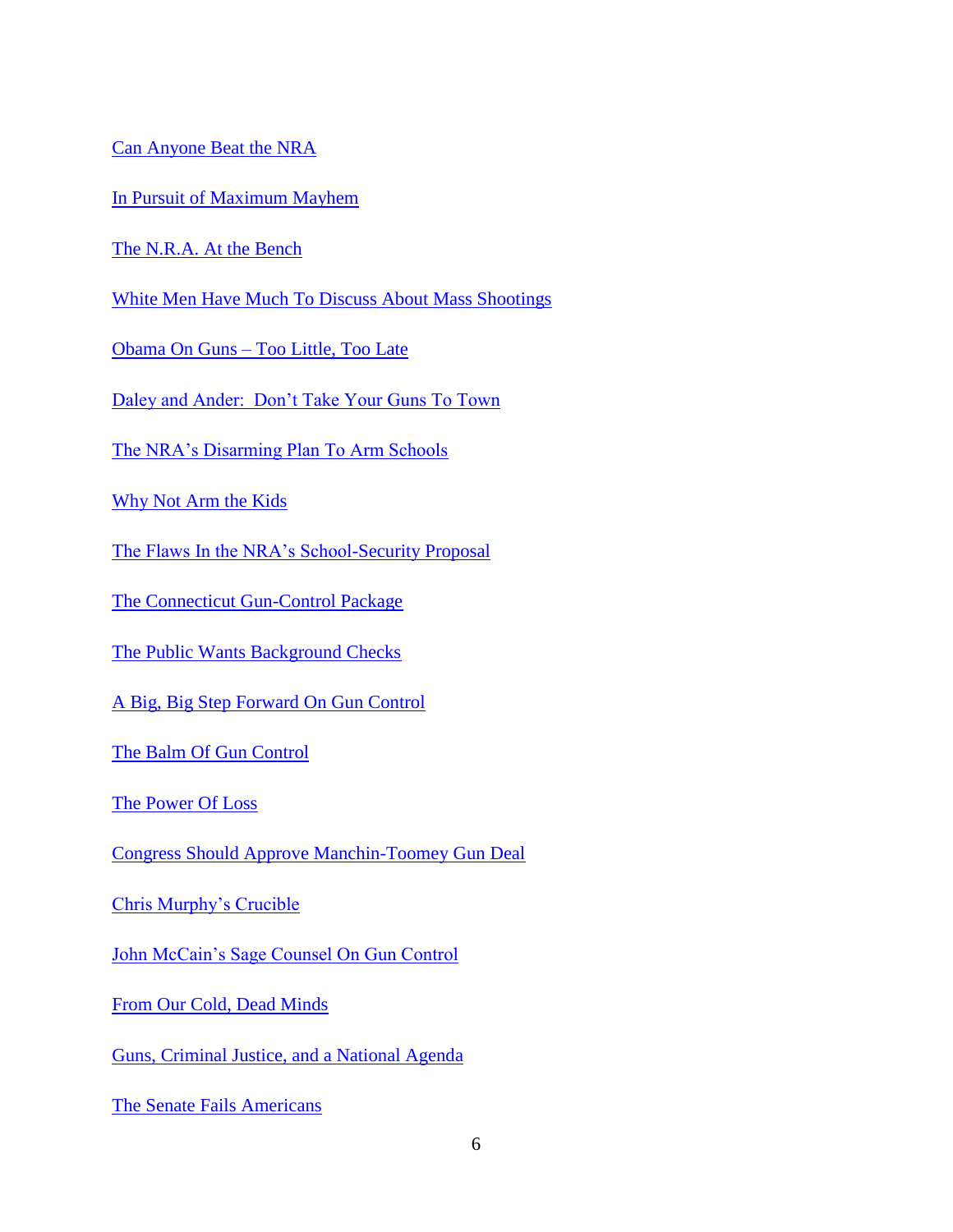[A Senate In the Gun Lobby's Grip](http://www.nytimes.com/2013/04/18/opinion/a-senate-in-the-gun-lobbys-grip.html?hp)

["A Pretty Shameful Day" in Washington](http://takingnote.blogs.nytimes.com/2013/04/17/a-pretty-shameful-day-in-washington/?hp)

[On Gun Control, Courage In Short Supply](http://www.washingtonpost.com/opinions/dana-milbank-on-gun-control-courage-in-short-supply/2013/04/17/d1dee8c2-a7ae-11e2-a8e2-5b98cb59187f_story.html?hpid=z2)

[The Senate Misfires On Gun Control](http://www.washingtonpost.com/opinions/the-senates-cowardly-act-on-gun-control/2013/04/17/d8b4b108-a7aa-11e2-b029-8fb7e977ef71_story.html?hpid=z3)

[No Bully In the Pulpit](http://www.nytimes.com/2013/04/21/opinion/sunday/dowd-president-obama-is-no-bully-in-the-pulpit.html?hp)

[A Red State/Blue State](http://www.washingtonpost.com/opinions/fred-hiatt-the-red-stateblue-state-divide-is-worsening/2013/04/21/df830b7a-a90c-11e2-8302-3c7e0ea97057_story.html?hpid=z2) Chasm

[The Morning Plum: Gabrielle Giffords Isn't Going Away](http://www.washingtonpost.com/blogs/plum-line/wp/2013/04/18/the-morning-plum-gabrielle-giffords-isnt-going-away/?hpid=z3)

[The Way Forward On Guns](http://www.washingtonpost.com/opinions/ej-dionne-the-way-forward-on-guns/2013/04/21/ab74052a-a923-11e2-8302-3c7e0ea97057_story.html)

["The Ghost Of Gun Control"](http://www.nytimes.com/2013/04/20/opinion/the-ghost-of-gun-control.html?ref=opinion)

[Yup: Radicalized GOP Is What Killed Expanded Background Checks](http://www.washingtonpost.com/blogs/plum-line/wp/2013/04/23/yup-radicalized-gop-is-what-killed-expanded-background-checks/?hpid=z3)

[The Morning Plum: The Next Challenge For Gun Reform Advocates](http://www.washingtonpost.com/blogs/plum-line/wp/2013/04/24/the-morning-plum-the-next-challenge-for-gun-reform-advocates/)

[On Guns, Dems Hold the Sensible Middle Ground](http://www.washingtonpost.com/blogs/plum-line/wp/2013/04/24/on-guns-dems-hold-the-sensible-middle-ground/?hpid=z2)

[Guns and Terrorism, a Double-Barreled Standard](http://www.washingtonpost.com/opinions/eugene-robinson-guns-and-terrorism-a-double-barreled-standard/2013/04/22/7247571c-ab84-11e2-b6fd-ba6f5f26d70e_story.html?hpid=z2)

[Seven Reasons Not To Mandate Armed Officers In Schools](http://blog.metrotrends.org/2013/04/reasons-mandate-armed-officers-schools/)

[Guns and Political Suicide](http://opinionator.blogs.nytimes.com/2013/05/01/guns-and-political-suicide/?hp)

[Nutty Gun March Must Not Enter D.C.](http://www.washingtonpost.com/blogs/post-partisan/wp/2013/05/08/nutty-gun-march-must-not-enter-d-c/?hpid=z2)

[Gunshots On Warm Spring Evenings](http://www.nytimes.com/2013/05/17/opinion/gunshots-on-warm-spring-evenings.html?nl=todaysheadlines&emc=edit_th_20130517&_r=1&)

[The AP and the NRA](http://www.politico.com/story/2013/05/the-ap-the-nra-91456.html?hp=r2)

[After the Shooting](http://www.nytimes.com/2013/06/13/opinion/nocera-after-the-shooting.html?hp)

[Let Shooting Victims Sue](http://www.nytimes.com/2013/06/24/opinion/let-shooting-victims-sue.html?hp)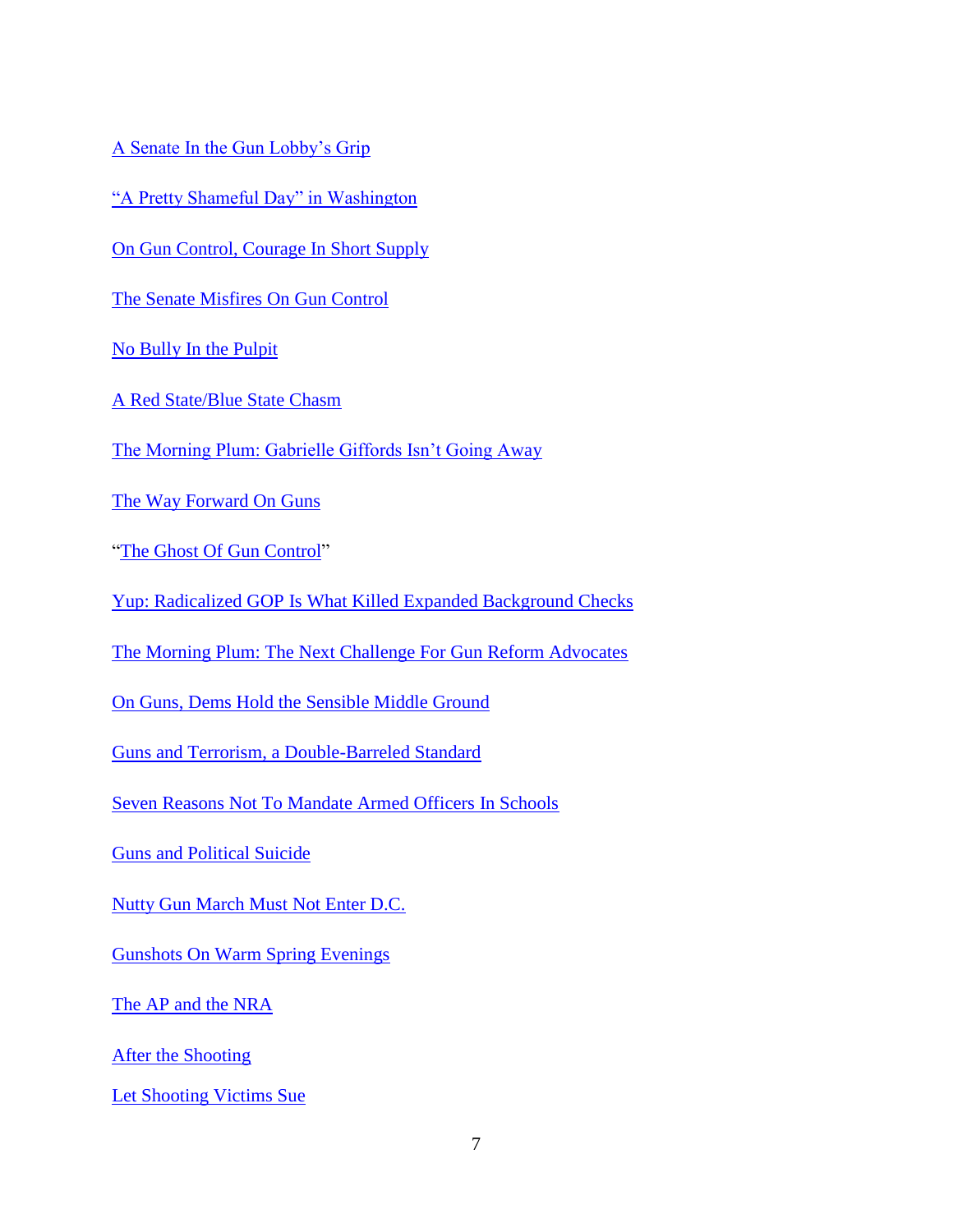[Statehouse Swagger In the Gun Debate](http://www.nytimes.com/2013/08/30/opinion/statehouse-swagger-in-the-gun-debate.html?hp&_r=0)

[Gun Control In the United States](http://www.washingtonpost.com/opinions/gun-control-in-the-united-states/2013/08/29/0f08648c-0e96-11e3-a2b3-5e107edf9897_story.html)

[When a Gun Advocate Dissents](http://www.nytimes.com/2013/11/09/opinion/when-a-gun-advocate-dissents.html?_r=1&hp=&adxnnl=1&rref=opinion&adxnnlx=1384035067-teG/ZDnhGgKBBwHvf4zZ/g&) 

[Unlearning Gun Violence](http://www.nytimes.com/2013/11/12/opinion/nocera-unlearning-gun-violence.html?ref=opinion) 

[More 'Stand Your Ground Fantasizing'](http://www.nytimes.com/2013/11/24/opinion/sunday/more-stand-your-ground-fantasizing.html?ref=opinion) 

[How Virginia Democrats Are Winning On Gun Safety](http://www.thedailybeast.com/articles/2013/10/30/how-virginia-democrats-are-winning-on-gun-safety.html#url=/articles/2013/10/30/how-virginia-democrats-are-winning-on-gun-safety.html) 

[Social Networks Can Help Predict Gun Violence](http://www.washingtonpost.com/opinions/social-networks-can-help-predict-gun-violence/2013/12/03/a15b8244-5c46-11e3-be07-006c776266ed_story.html?hpid=z3) 

[Who Needs a Gun?](http://opinionator.blogs.nytimes.com/2013/12/10/who-needs-a-gun/?_r=0) 

[A Year After Newtown, Gun Control Has Moved To the States](http://www.washingtonpost.com/opinions/a-year-after-newtown-gun-control-has-moved-to-the-states/2013/12/12/68d821fe-61ee-11e3-94ad-004fefa61ee6_story.html) 

[Stopping Mentally Ill Gun Buyers](http://www.nytimes.com/2014/01/04/opinion/stopping-mentally-ill-gun-buyers.html) 

[Dissent, Guns & Ammo](http://www.nytimes.com/2014/01/16/opinion/dissent-guns-ammo.html?action=click&contentCollection=Great%20Homes%20and%20Destinations) 

[After Columbia Mall Shooting, No Closer To Gun Control Reforms](http://www.washingtonpost.com/opinions/dana-milbank-after-columbia-mall-shooting-no-closer-to-gun-control-reforms/2014/01/27/8bc0f030-879e-11e3-916e-e01534b1e132_story.html?hpid=z2) 

[From Your Friends At the N.R.A.](http://www.nytimes.com/2014/01/28/opinion/nocera-from-your-friends-at-the-nra.html?ref=opinion&_r=0) 

[The Gun Report, 1 Year Later](http://www.nytimes.com/2014/02/04/opinion/nocera-the-gun-report-1-year-later.html?hp&rref=opinion&_r=0) 

[In Georgia, Carry a Gun, Just Not In the Capitol](http://www.nytimes.com/2014/03/26/opinion/in-georgia-carry-a-gun-just-not-in-the-capitol.html?hp&rref=opinion&_r=1)

[Justice Stevens: The Five Extra Words That Can Fix the Second Amendment](http://www.washingtonpost.com/opinions/the-five-extra-words-that-can-fix-the-second-amendment/2014/04/11/f8a19578-b8fa-11e3-96ae-f2c36d2b1245_story.html?hpid=z1) 

[The Pro-Gun Invasion Of Chipotle Totally Backfired](http://www.huffingtonpost.com/2014/05/20/chipotle-no-guns-allowed_n_5358483.html) 

[Could the California Shooting Revive Gun Control?](http://www.washingtonpost.com/blogs/plum-line/wp/2014/05/26/could-the-california-shooting-revive-gun-control/?hpid=z3) 

[The Arms Struggle In Chicago](http://www.nytimes.com/2014/05/30/opinion/the-arms-struggle-in-chicago.html?hp&rref=opinion&_r=0) 

[Keep Handguns Away From Teenagers](http://takingnote.blogs.nytimes.com/2014/05/30/keep-handguns-away-from-teenagers/?_php=true&_type=blogs&_php=true&_type=blogs&hp&rref=opinion&_r=1) 

#### **POLITICS**

[More Guns, More Mass Shootings -](http://www.motherjones.com/politics/2012/09/mass-shootings-investigation) Coincidence?

[A Guide To Mass Shootings In America](http://www.motherjones.com/politics/2012/07/mass-shootings-map?page=2)

[How NRA's True Believers Converted a Marksmanship Group Into a Mighty Gun Lobby](http://www.washingtonpost.com/politics/how-nras-true-believers-converted-a-marksmanship-group-into-a-mighty-gun-lobby/2013/01/12/51c62288-59b9-11e2-88d0-c4cf65c3ad15_story.html)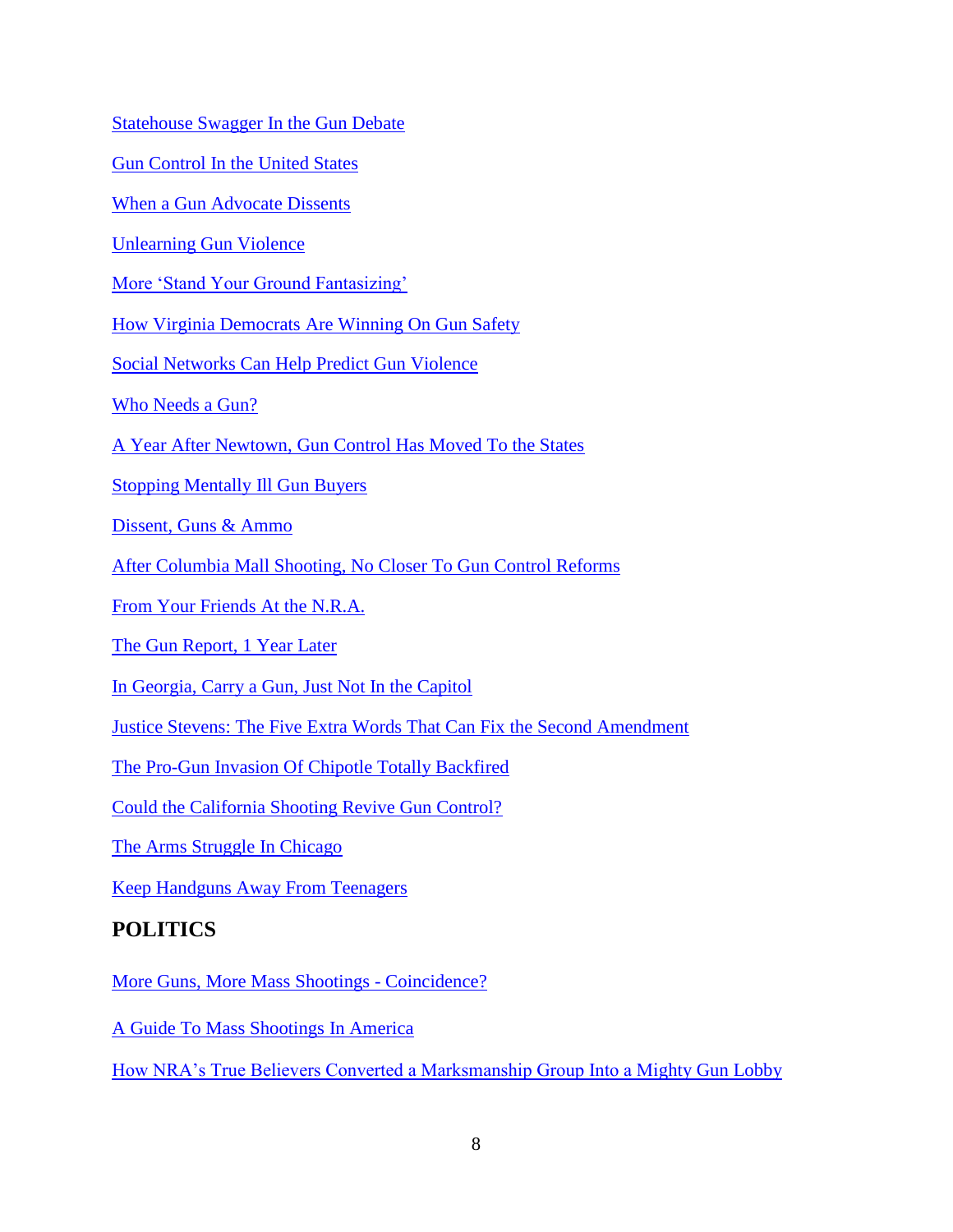[Obama Willing To Use Executive Orders On Guns](http://www.nytimes.com/2013/01/15/us/politics/biden-meets-with-house-democrats-on-gun-violence-proposals.html?ref=us&_r=1&)

[Gun-Control Advocates Drop 'Gun Show Loophole' Talking Point](http://www.governing.com/blogs/politics/gov-gun-control-advocates-drop-gun-show-loophole-talking-point.html)

[Why This Gun Control Debate Has Been Different](http://www.washingtonpost.com/blogs/wonkblog/wp/2013/01/28/why-this-gun-control-debate-has-been-different/)

[Selling a New Generation On Guns](http://www.nytimes.com/2013/01/27/us/selling-a-new-generation-on-guns.html?hp&_r=0)

[New Mexico Inches Toward Stricter Gun Controls](http://www.nytimes.com/2013/02/11/us/politics/new-mexico-inches-toward-stricter-gun-controls.html)

[Gun Debate Divides Democrats and Tests Obama's Second-Term Strategy](http://www.washingtonpost.com/politics/gun-debate-divides-democrats-and-tests-obamas-second-term-strategy/2013/02/10/99c840a2-716a-11e2-ac36-3d8d9dcaa2e2_story.html)

[From State To State, Varied Responses To the Issue of Gun Violence](http://www.nytimes.com/2013/02/04/us/politics/varied-state-responses-to-issue-of-gun-violence.html?hp&_r=0)

[Pro-Gun Lawmakers Are Open To Limits On Size Of Magazines](http://www.nytimes.com/2013/02/19/us/politics/lawmakers-look-at-ban-on-high-capacity-gun-magazines.html?nl=todaysheadlines&emc=edit_th_20130219)

[Charity Takes Gun Lobby Closer To Its Quarry](http://www.nytimes.com/2013/03/07/us/politics/congressional-sportsmens-foundation-promotes-gun-lobby-access.html?ref=us&_r=1&)

Gun Control Groups [Turn Focus To 'Riders' Backed By NRA](http://www.washingtonpost.com/politics/gun-control-groups-turn-focus-to-riders-backed-by-nra/2013/03/18/14a76574-8ffb-11e2-9cfd-36d6c9b5d7ad_story.html?hpid=z3)

Assault [Weapon Ban Gets the Hook](http://www.washingtonpost.com/blogs/post-partisan/wp/2013/03/20/assault-weapons-ban-gets-the-hook/?hpid=z2)

[As Gun Measures Advance, Spotlight Falls On Reid](http://www.nytimes.com/2013/03/16/us/politics/as-gun-bills-advance-spotlight-falls-on-reid.html?hp)

[Listen To the Children](http://www.huffingtonpost.com/marian-wright-edelman/listen-to-the-children_b_2936730.html)

[One Nation Under the Gun: Thousands of Gun Deaths Since Newtown](http://www.huffingtonpost.com/2013/03/22/gun-deaths-us-newtown_n_2935686.html)

[Months After Massacre, Obama Seeks To Regain Momentum On Gun Laws](http://www.nytimes.com/2013/03/29/us/politics/obama-makes-impassioned-plea-for-gun-control.html?ref=politics)

[As Views Shift On Guns, Reid Corrals Senate](http://www.nytimes.com/2013/04/01/us/politics/harry-reid-draws-on-political-calculus-as-he-leads-senate.html?hp&_r=0)

[Gun Measures May Be In Jeopardy in Congress](http://www.washingtonpost.com/politics/firearms-advocates-target-gun-control-measures/2013/04/01/07d3a29a-9afa-11e2-9a79-eb5280c81c63_story.html?hpid=z1)

[Upstart Group Pushes Harder Than the N.R.A.](http://www.nytimes.com/2013/04/04/us/politics/gun-owners-of-america-a-lobbying-group-grows-in-influence.html?hp&_r=0)

[Quietly and Behind the Scenes, Gun Research and Regulation Has Been Stymied](http://www.mcclatchydc.com/2013/04/02/187543/quietly-and-behind-the-scenes.html)

[NRA Gun Safety Research Restrictions Prevent Violence Solutions, Scientists Tell Biden](http://www.huffingtonpost.com/2013/01/10/nra-gun-safety_n_2449591.html)

[Scientists Urge End To Limits On Gun Safety Research](http://www.reuters.com/article/2013/01/10/us-usa-guns-scientists-idUSBRE90915F20130110)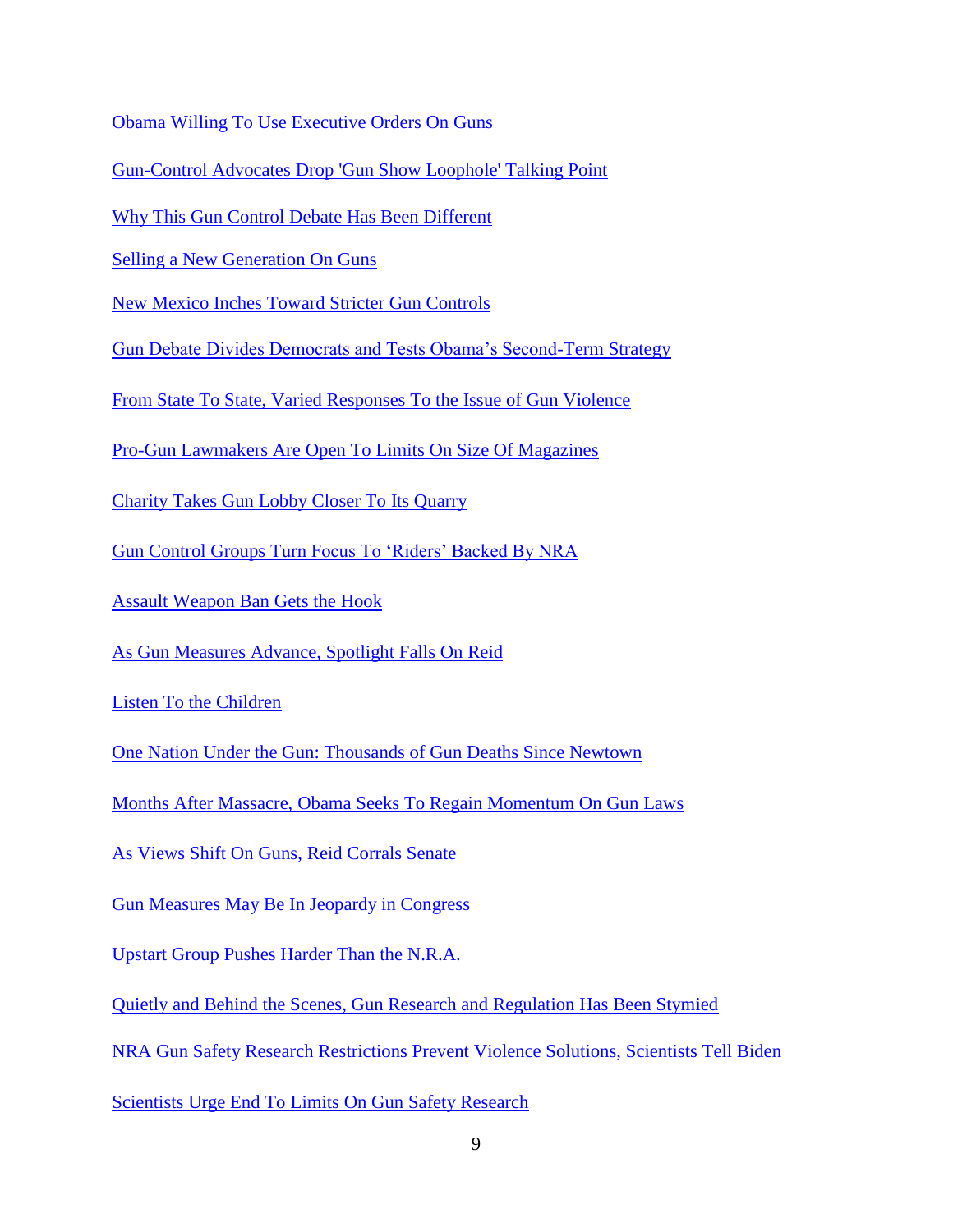[Senators Reach Bipartisan Deal On Checks Of Gun Buyers](http://www.nytimes.com/2013/04/11/us/politics/compromise-on-background-checks.html?hp)

[Senate Aides: Bipartisan Deal Reached On Gun Background Checks](http://www.washingtonpost.com/politics/senate-aides-bipartisan-deal-reached-on-gun-background-checks/2013/04/10/fa4fe9a6-a1db-11e2-be47-b44febada3a8_story.html?hpid=z1)

[Gun Control Advocates Are Celebrating. They May Want To Hold Off](http://www.washingtonpost.com/blogs/the-fix/wp/2013/04/10/gun-control-advocates-are-celebrating-they-might-want-to-hold-off/?hpid=z2)

[How Pat Toomey Joined the Background Check Talks](http://www.washingtonpost.com/blogs/post-politics/wp/2013/04/11/how-pat-toomey-joined-the-background-check-talks/?hpid=z3)

[For Swing-State Democrats, Political Liability On Gun Control Issue](http://www.nytimes.com/2013/04/12/us/politics/perils-for-swing-state-democrats-on-gun-control.html?ref=us)

[In Gun Debate, No Rift On Better Care For Mentally Ill](http://www.nytimes.com/2013/04/13/us/politics/senators-make-bipartisan-push-for-mental-health-care.html?ref=politics)

Gun Rights Group Endorses [Manchin-Toomey Background-Check Bill](http://www.washingtonpost.com/politics/gun-rights-group-endorses-manchin-toomey-background-check-bill/2013/04/14/f4ae8ae8-a51e-11e2-8302-3c7e0ea97057_story.html)

[Parties' Rifts Hinder Background Check Measure In Gun Bill](http://www.nytimes.com/2013/04/15/us/politics/party-rifts-complicate-chances-for-gun-bill-passage.html?hp&_r=0)

[Reid Supports Gun Curbs; Background Checks In Peril](http://www.nytimes.com/2013/04/18/us/politics/reid-says-he-will-vote-for-assault-weapons-ban.html?hp)

[Senate To Vote On Gun Bill Amendments With Background Check Plan In Doubt](http://www.washingtonpost.com/blogs/post-politics/wp/2013/04/17/senate-to-vote-on-amendments-to-gun-bill-with-background-check-plan-in-doubt/?hpid=z1)

Gun Control Effort Had [No Real Chance, Despite Pleas](http://www.nytimes.com/2013/04/18/us/politics/despite-tearful-pleas-no-real-chance.html?hp)

[For Senator, Bill's Defeat Is Personal and Political](http://www.nytimes.com/2013/04/18/us/politics/for-feinstein-gun-control-measures-defeat-was-personal.html)

[Gun-Control Overhaul Is Defeated In Senate](http://www.washingtonpost.com/politics/gun-control-overhaul-is-defeated-in-senate/2013/04/17/57eb028a-a77c-11e2-b029-8fb7e977ef71_story.html?hpid=z1)

[What the Failure On Background Checks Tells Us About Washington](http://www.washingtonpost.com/blogs/the-fix/wp/2013/04/17/what-the-failure-on-background-checks-tells-us-about-washington/?tid=pm_politics_pop)

[In Gun Bill Defeat, a President's Distaste For Twisting Arms](http://www.nytimes.com/2013/04/23/us/politics/in-gun-bill-defeat-a-president-who-hesitates-to-twist-arms.html?hp&_r=0)

[People on Terrorism Watch List Not Blocked From Buying Guns](http://www.npr.org/blogs/itsallpolitics/2013/04/24/178668578/people-on-terror-watch-list-not-blocked-from-buying-guns)

[Why the American Public Isn't Mad As Hell About the Failure Of the Gun Bill \(In](http://www.washingtonpost.com/blogs/the-fix/wp/2013/04/24/why-the-american-public-isnt-mad-as-hell-about-the-failure-of-the-gun-bill-in-numbers/?hpid=z1) Numbers)

[Giffords Group Launches First Attack Ads](http://www.washingtonpost.com/blogs/post-politics/wp/2013/04/24/giffords-group-launches-first-attack-ads/)

[Senators Quietly Seeking a New Path On Gun Control](http://www.nytimes.com/2013/04/26/us/politics/senators-quietly-seek-a-new-path-on-gun-control.html?hp)

Gunmakers Aim [For Greener Pastures As States Pass New Firearms Laws](http://www.foxnews.com/politics/2013/04/29/gun-manufacturers-start-leaving-states-that-passed-new-gun-control-laws/?intcmp=trending)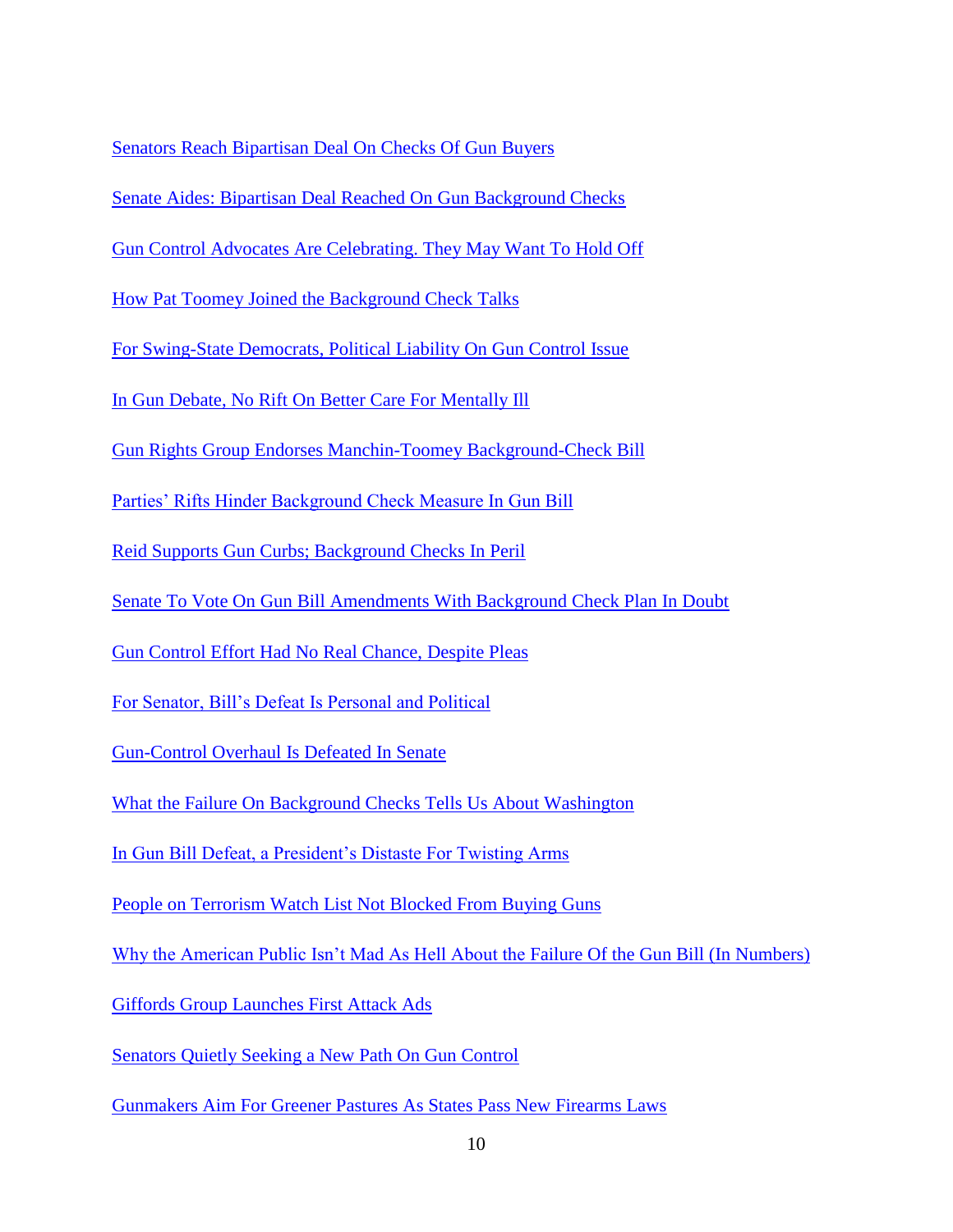[Some Republicans Signal Willingness To Revive Gun Debate](http://www.washingtonpost.com/blogs/post-politics/wp/2013/05/06/at-least-two-senate-republicans-want-to-talk-again-about-guns/)

NRA Celebrates Recent Gains On [Guns; Faces Long-Term Challenges](http://www.washingtonpost.com/politics/nra-celebrates-recent-gains-on-guns-faces-long-term-challenges/2013/05/06/ae4444c2-b66b-11e2-92f3-f291801936b8_story_1.html)

[LaPierre: NRA Members Will Never Surrender Guns](http://www.washingtonpost.com/politics/lapierre-nra-members-will-never-surrender-guns/2013/05/04/b96ba27a-b501-11e2-bbf2-a6f9e9d79e19_story.html)

NRA Lobbyist, Arms Dealer Played [Key Role In Growth Of Civilian Market For Military-Style](http://www.washingtonpost.com/politics/nra-lobbyist-arms-dealer-played-key-role-in-growth-of-civilian-market-for-military-style-guns/2013/05/03/4ee1945a-b268-11e2-baf7-5bc2a9dc6f44_story.html)  **[Guns](http://www.washingtonpost.com/politics/nra-lobbyist-arms-dealer-played-key-role-in-growth-of-civilian-market-for-military-style-guns/2013/05/03/4ee1945a-b268-11e2-baf7-5bc2a9dc6f44_story.html)** 

[Democrats Quietly Renew Push For Gun Measures](http://www.nytimes.com/2013/06/14/us/politics/democrats-quietly-renew-push-for-gun-measures.html?ref=us)

[Mental Health Again An Issue In Gun Debate](http://www.nytimes.com/2013/09/19/us/politics/mental-health-again-an-issue-in-gun-debate.html?hp&_r=0)

[White House Says It Will Close Two Loopholes In Gun Sales Laws](http://www.washingtonpost.com/politics/white-house-says-it-will-close-two-loopholes-in-gun-sales-laws/2013/08/29/ad50a376-10c5-11e3-85b6-d27422650fd5_story.html)

[The Deadly Plastic Gun Loophole the House Extension Leaves In Place](http://www.thedailybeast.com/articles/2013/12/04/the-deadly-plastic-gun-loophole-the-house-extension-leaves-in-place.html#url=/articles/2013/12/04/the-deadly-plastic-gun-loophole-the-house-extension-leaves-in-place.html) 

[The Stark Divide Over Gun Laws –](http://www.washingtonpost.com/blogs/the-fix/wp/2013/10/25/the-stark-divide-over-guns-laws-in-two-charts/?hpid=z9) In 2 Charts

[Gun-Control Groups Are Shifting Efforts](http://www.washingtonpost.com/politics/gun-control-groups-are-shifting-efforts-and-resources-to-handful-of-states/2013/12/11/f81e41b2-61f4-11e3-8beb-3f9a9942850f_story.html?hpid=z3) and Resources To Handful Of States

[Supreme Court Declines To Hear Gun Law Challenges](http://www.washingtonpost.com/politics/supreme-court-declines-to-hear-gun-law-challenges/2014/02/24/9e310a34-9cc0-11e3-975d-107dfef7b668_story.html) 

[Sweeping Measures Expanding Rights Of](http://www.nytimes.com/2014/04/24/us/politics/sweeping-measure-expanding-rights-of-gun-owners-is-signed-into-georgia-law.html?hp) Gun Owners Is Signed Into Georgia Law

[In California, a Fevered Rush For Gun Permits](http://www.nytimes.com/2014/04/27/us/politics/in-california-a-fevered-rush-for-gun-permits.html?ref=us) 

[GOP's Rep. King Calls For More Background Checks In Wake Of Calif. Killings](http://www.washingtonpost.com/blogs/post-politics/wp/2014/05/25/gops-rep-king-calls-for-more-background-checks-in-wake-of-calif-killings/?tid=hpModule_f8335a3c-868c-11e2-9d71-f0feafdd1394&hpid=z9) 

#### **THE CULTURE OF GUNS**

[For Some, Owning Guns Doesn't Necessarily Mean Liking Them](http://www.nytimes.com/2013/03/10/us/gun-owners-arent-always-gun-lovers.html?hp&_r=0)

[Magazine: How Many People Do You Know Who Have Been Shot](http://www.washingtonpost.com/blogs/liveblog/wp/2013/03/07/magazine-how-many-people-do-you-know-who-have-been-shot/?hpid=z1)

# **LEGISLATION/INTERNATIONAL**

[Gun Policy.org](http://www.gunpolicy.org/firearms/home)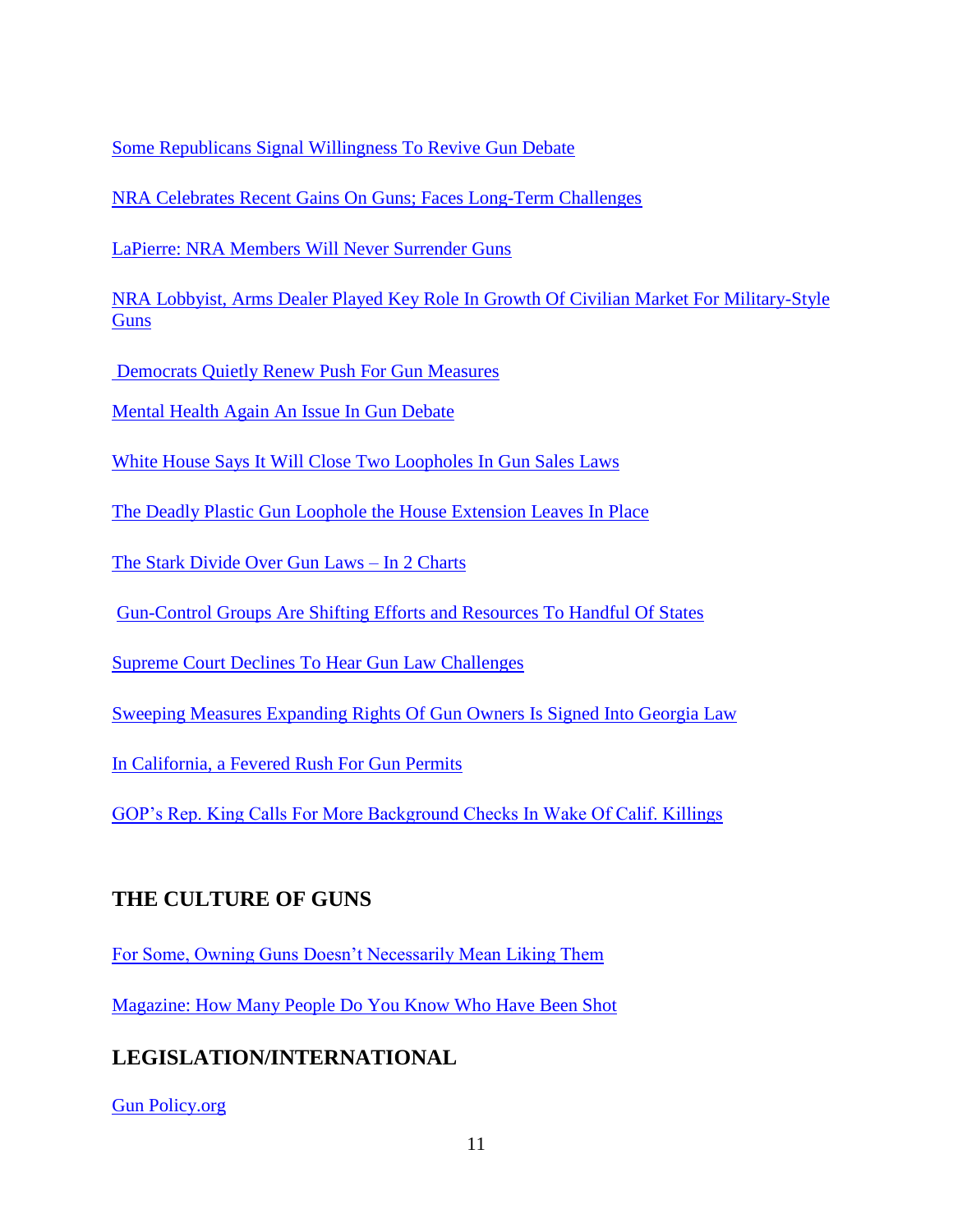[In Aftermath Of Swiss Shooting, Echoes Of U.S. Gun-Control Debate](http://www.washingtonpost.com/world/europe/in-aftermath-of-swiss-shooting-echoes-of-us-gun-control-debate/2013/02/07/38457624-6e1d-11e2-ac36-3d8d9dcaa2e2_story.html?wpisrc=emailtoafriend)

# **LEGISLATION/FEDERAL/STATE**

[What's In Obama's Gun Control Proposal](http://www.nytimes.com/interactive/2013/01/16/us/obama-gun-control-proposal.html)

[Gun Laws In the US, State By State](http://www.guardian.co.uk/world/interactive/2013/jan/15/gun-laws-united-states) *Interactive*

[Maze Of Gun Laws In US Hurts Gun Control Efforts](http://news.yahoo.com/maze-gun-laws-us-hurts-gun-control-efforts-084727418.html)

New [Mexico Inches Toward Stricter Gun Controls](http://www.nytimes.com/2013/02/11/us/politics/new-mexico-inches-toward-stricter-gun-controls.html)

[IACP Releases Firearms Position Paper](http://www.policechiefmagazine.org/magazine/index.cfm?fuseaction=display&issue_id=22013&category_ID=5)

Court Finds No [Right To Conceal a Firearm](http://www.nytimes.com/2013/02/24/us/court-finds-no-right-to-conceal-a-firearm.html?ref=politics)

[A State Backs Guns In Class For Teachers](http://www.nytimes.com/2013/03/09/us/south-dakota-gun-law-classrooms.html?ref=us)

[Bill Protects Right To Bear Pop Tarts](http://www.politico.com/story/2013/03/bill-protects-right-to-bear-pop-tarts-88691.html?hp=l12)

[Gun Control: Colorado Governor To Sign Bills](http://www.politico.com/story/2013/03/report-colo-governor-to-sign-gun-bills-89038.html?hp=r14)

[Sheriff Vows Not To Enforce Colorado's Tough New Gun-Control Bills](http://www.csmonitor.com/USA/2013/0318/Sheriff-vows-not-to-enforce-Colorado-s-tough-new-gun-control-bills?nav=87-frontpage-entryNineItem)

In Some States, Gun [Rights Trump Orders Of Protection](http://www.nytimes.com/2013/03/18/us/facing-protective-orders-and-allowed-to-keep-guns.html?hp&_r=1&)

You're State's [Gun Control Just Got Stricter? Come On Down!](http://www.nytimes.com/2013/03/31/us/your-states-gun-control-just-got-stricter-come-on-down.html?src=recg)

[Legislators in Connecticut Agree On Broad New Gun Laws](http://www.nytimes.com/2013/04/02/nyregion/connecticut-legislators-agree-on-far-reaching-gun-control.html?hp&_r=0)

[Georgia Town Passes Law Requiring Citizens To Own Guns and Ammo](http://usnews.nbcnews.com/_news/2013/04/02/17567999-georgia-town-passes-law-requiring-citizens-to-own-guns-and-ammo?lite)

[States Move Quickly, Divergently On Gun Laws](http://www.latimes.com/news/nationworld/nation/la-na-gun-laws-20130404,0,1900611.story)

[Senators Agree To Start Debate On Gun Safety Measures](http://www.nytimes.com/2013/04/12/us/senate-votes-to-allow-debate-on-gun-bill.html?hp&_r=0)

[Senate Gun Control Bill Passes First Test](http://www.politico.com/story/2013/04/senate-gun-control-bill-passes-first-test-89949.html?hp=t3_3)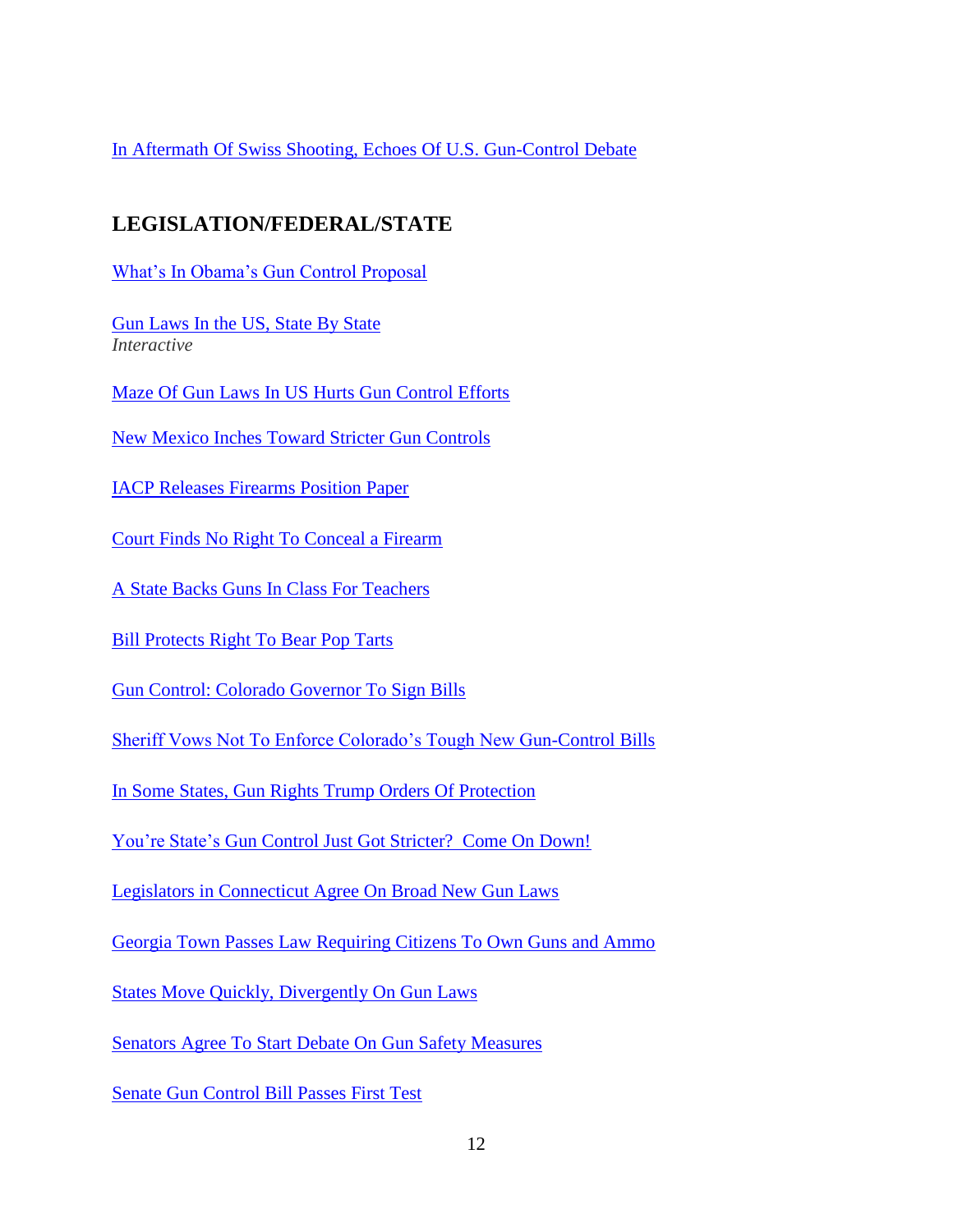[Senators Who Split With Their Party On Guns](http://www.politico.com/story/2013/04/gun-control-how-senators-voted-89950.html?hp=r5)

[Loopholes In Gun Laws Allows Buyers To Skirt Checks](http://www.nytimes.com/2013/04/11/us/gun-law-loopholes-let-buyers-skirt-background-checks.html?ref=us)

[Here Are the Nine Gun Amendments the Senate Will Consider This Week](http://www.washingtonpost.com/blogs/wonkblog/wp/2013/04/17/here-are-the-nine-gun-bill-amendments-the-senate-will-vote-on-this-week/?hpid=z2)

Bill Signed Preventing Tucson [From Destroying 'Buyback' Guns](http://azstarnet.com/news/local/govt-and-politics/bill-signed-preventing-tucson-from-destroying-buyback-guns/article_99e10484-5310-5289-8f0f-c5e9e21d12e8.html)

[10 New State Laws That Loosen Gun Restrictions](http://www.governing.com/blogs/view/10-new-laws-that-loosen-states-gun-restrictions.html)

[In California, New Package of Gun Laws But One Snag](http://www.nytimes.com/2013/10/12/us/in-california-new-package-of-gun-laws-but-one-snag.html?ref=us&_r=1&)

[After Newtown, Focus of U.S. Gun Control Battle Shifts to States](http://www.nytimes.com/reuters/2013/12/09/us/09reuters-usa-shooting-connecticut-guncontrol.html?hp) 

State Gun [Laws Enacted In the Year Since](http://www.nytimes.com/interactive/2013/12/10/us/state-gun-laws-enacted-in-the-year-since-newtown.html?hp) Newtown

[Concealed Carry](http://www.politico.com/magazine/story/2013/12/gun-law-concealed-carry-permit-utah-101113.html?ml=po_r) 

[Amid Wave Of Pro-Gun Legislation, Georgia Proposes a Sweeping Law](http://www.nytimes.com/2014/03/25/us/amid-wave-of-pro-gun-legislation-georgia-proposes-sweeping-law.html?ref=us) 

# **LEGISLATION/NEW YORK**

[New York Nears Gun Limits](http://online.wsj.com/article/SB10001424127887324595704578242253004271978.html?mod=WSJ_hpp_MIDDLENexttoWhatsNewsThird)

[Sweeping Limits On Guns Become Law In New York](http://www.nytimes.com/2013/01/16/nyregion/tougher-gun-law-in-new-york.html?ref=nyregion)

[Legislature Restricts Access To Gun Permit Data](http://www.nytimes.com/2013/01/16/nyregion/new-yorks-new-gun-law-restricts-public-access-to-permit-data.html?ref=nyregion)

[New York's New Gun Law: Answers To Some Questions](http://www.syracuse.com/news/index.ssf/2013/01/details_about_new_yorks_new_gu.html)

[New Law Strips Guns From](http://blogs.wsj.com/metropolis/2013/03/05/new-law-strips-guns-from-psych-patients/?mod=WSJBlog&mod=WSJ_NY_NY_Blog) Psyc Patients

[VA Defies Gun Statute](http://www.timesunion.com/local/article/VA-defies-gun-statute-4345774.php)

# **GUN DEATHS AND HEALTHCARE**

[Preventing Gun Deaths In Children](http://www.nejm.org/doi/full/10.1056/NEJMp1215606?query=TOC&)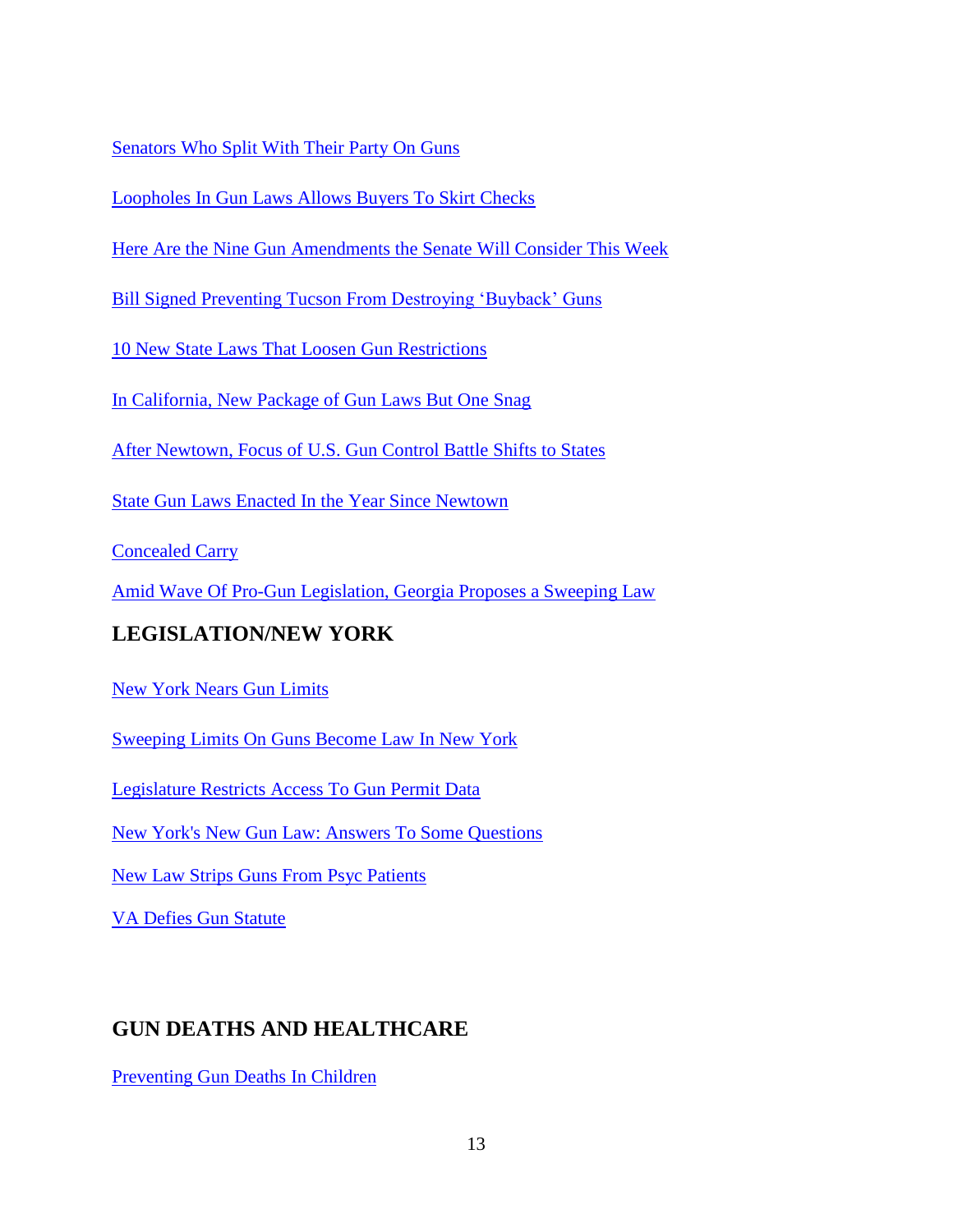[Gun Activists Take Aim At](http://www.motherjones.com/politics/2009/12/gun-activists-take-aim-obamacare) Obamacare

[Gun Control Advocates Lament Second Amendment Protection Measures In](http://www.inquisitr.com/462527/gun-control-advocates-lament-second-amendment-protection-measures-in-obamacare/) Obamacare

[Gunshot Wounds Drive Up Government Health Care Costs](http://www.usatoday.com/story/news/nation/2013/03/04/gunshot-wounds-medicaid-insurance-costs/1956445/)

[Pediatricians Take On the NRA Over Gun Safety](http://www.thedailybeast.com/articles/2014/05/15/pediatricians-take-on-the-nra-over-gun-safety.html) 

#### **NEWS**

[The Missing Movement For Gun Control](http://chronicle.com/article/The-Missing-Movement-for-Gun/32856/) *From 2006, But Worth a Read*

[Newtown's Horror](http://www.economist.com/news/leaders/21568735-only-drastic-gun-control-could-make-big-difference-small-measures-can-help-bit-newtowns?fsrc=scn/tw/te/pe/newtownshorror)

More Guns  $=$  More Killing

[Violent Crime Fell? Tell It to East Harlem](http://www.nytimes.com/2013/01/06/nyregion/violent-crime-fell-tell-it-to-east-harlem.html?ref=nyregion)

[PBS Unveils Plans For Weeklong Look At Newtown Tragedy, Related Issues](http://www.washingtonpost.com/lifestyle/style/pbs-unveils-plans-for-weeklong-look-at-newtown-tragedy-related-issues/2013/01/14/0fb05678-5e9d-11e2-90a0-73c8343c6d61_story.html)

[Democratic Mayors To Grade Gun-Makers On Public Safety Goals](http://www.politico.com/story/2013/01/dem-mayors-to-grade-gun-makers-on-safety-goals-86437.html)

Collection of articles from the [Huffington Post](http://www.huffingtonpost.com/news/sandy-hook-elementary-school-shooting/)

[Texas Attorney General To New Yorkers: Come on Down, With Guns](http://www.nytimes.com/2013/01/21/us/texas-attorney-general-invites-new-yorkers-to-bring-their-guns.html?nl=nyregion&emc=edit_ur_20130121&_r=0)

[Private Pain and Public Debate Take Toll On Newtown Parents](http://www.nytimes.com/2013/01/21/nyregion/newtown-families-negotiate-private-pain-amid-public-debate.html?pagewanted=1&nl=nyregion&emc=edit_ur_20130121)

[Aurora Theater Shooting, Six Months Later: Loss, Grief and Recovery](http://www.denverpost.com/theatershooting/ci_22406044/aurora-theater-shooting-six-month-later-loss-grief-recovery)

[Jon Stewart Pulls a Lot Together In This Piece On Gun Laws and the NRA](http://www.thedailyshow.com/watch/wed-january-16-2013/there-goes-the-boom)

[Gun-Control Advocate Looking for a Million Good Moms](http://cityroom.blogs.nytimes.com/2013/01/20/gun-control-advocate-looking-for-a-million-good-moms/?ref=nyregion)

[N.R.A. Stymies Firearms Research, Scientists Say](http://www.nytimes.com/2011/01/26/us/26guns.html?pagewanted=all)

[Mixed Reactions to Obama's Gun Proposals: Public Closely Tracking Gun Debate](http://www.people-press.org/2013/01/22/mixed-reactions-to-obamas-gun-proposals/1/)

[Police Tool Targets Guns](http://online.wsj.com/article/SB10001424127887323539804578260261579068182.html)

['Violence' Not the Real Target Of War On Guns: Masking All-Out Assault On Individual](http://www.washingtontimes.com/news/2013/jan/22/violence-not-real-target-war-guns/)  **[Liberty](http://www.washingtontimes.com/news/2013/jan/22/violence-not-real-target-war-guns/)**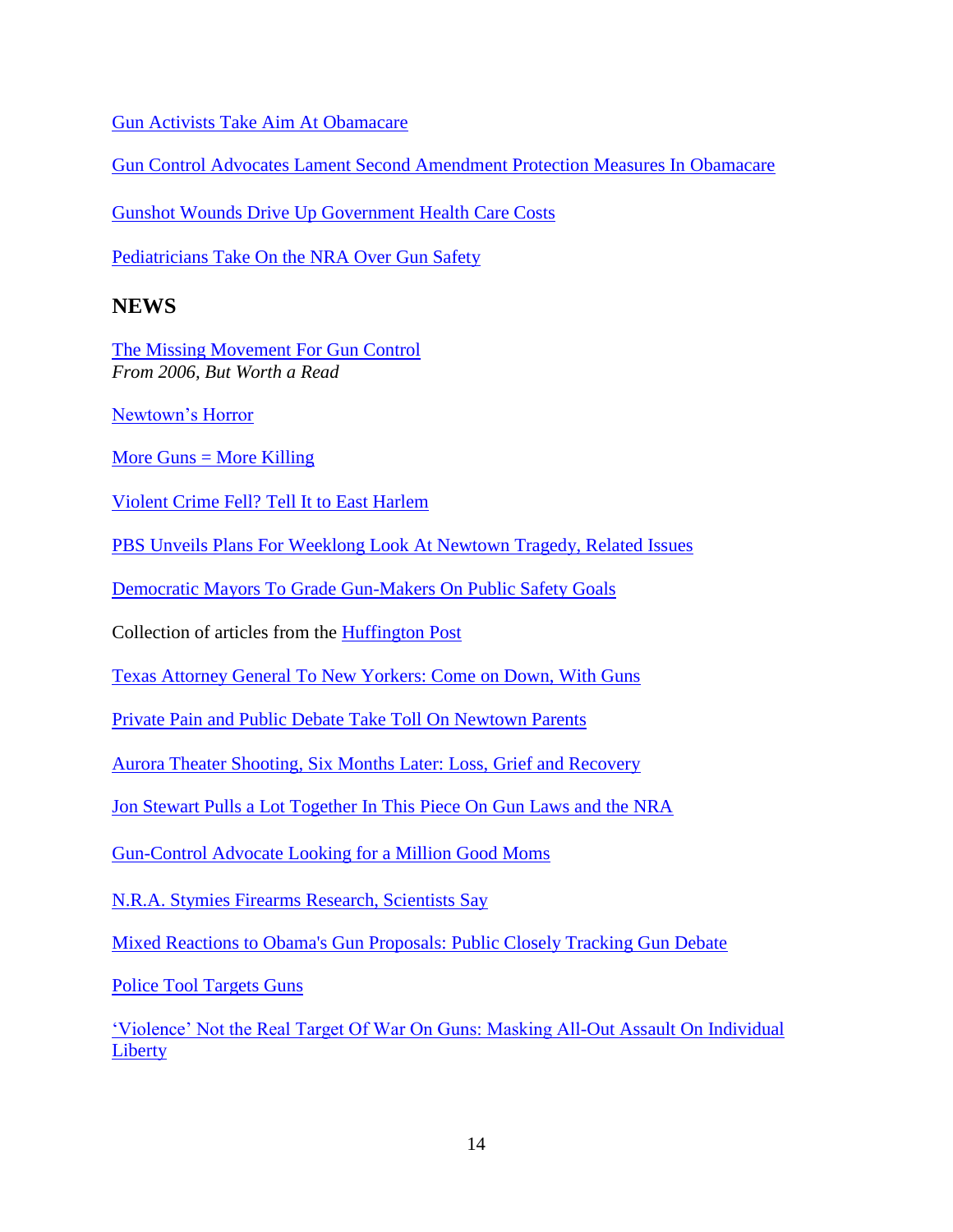[Milwaukee County Sheriff Says 911 No Longer Best Option, Urges Residents To](http://host.madison.com/news/local/crime_and_courts/milwaukee-county-sheriff-says-no-longer-best-option-urges-residents/article_923d87a6-672f-11e2-842c-001a4bcf887a.html#ixzz2J6zmwqdM) Learn To Use **[Guns](http://host.madison.com/news/local/crime_and_courts/milwaukee-county-sheriff-says-no-longer-best-option-urges-residents/article_923d87a6-672f-11e2-842c-001a4bcf887a.html#ixzz2J6zmwqdM)** 

[Maze Of Gun Laws In US Hurts Gun Control Efforts](http://news.yahoo.com/maze-gun-laws-us-hurts-gun-control-efforts-084727418.html)

[National Shooting Sports Foundation Fights Gun Control From Newtown](http://www.thedailybeast.com/articles/2013/01/24/national-shooting-sports-foundation-fights-gun-control-from-newtown.html)

[New Hampshire Police Chiefs Hold a 31-](http://www.nytimes.com/2013/01/27/us/new-hampshire-police-group-raffles-guns-for-a-youth-program.html?ref=firearms) Gun Raffle For a Training Program

[Why the Assault Weapons Ban Is \(Probably\) Going Nowhere](http://www.washingtonpost.com/blogs/the-fix/wp/2013/01/29/why-the-assault-weapons-ban-is-probably-going-nowhere/)

[Strict Gun Laws in Chicago Can't Stem Fatal Shots](http://www.nytimes.com/2013/01/30/us/strict-chicago-gun-laws-cant-stem-fatal-shots.html?pagewanted=all)

[Paranoid NRA Releases Enemy List –](http://www.addictinginfo.org/2013/01/30/paranoid-nra-releases-enemy-list-are-you-on-it/) Are YOU On It?

[St. Louis Mayor Makes Plan To Force Judges Toward Special Gun Court](http://www.stltoday.com/news/local/crime-and-courts/st-louis-mayor-makes-plan-to-force-judges-toward-special/article_91229e54-4f4a-5e2c-9819-68072f56dba9.html)

[A Hospital Offers a Grisly Lesson on Gun Violence](http://www.nytimes.com/2013/02/07/us/07philly.html?ref=us&_r=0)

[Rising Voice Of Gun Ownership Is Female](http://www.nytimes.com/2013/02/11/us/rising-voice-of-gun-ownership-is-female.html?hp&_r=1&)

[Switzerland Guns: Living With Firearms the Swiss Way](http://www.bbc.co.uk/news/magazine-21379912)

[The Most Wanted Gun In America](http://www.nytimes.com/2013/02/03/business/the-ar-15-the-most-wanted-gun-in-america.html?hpw)

[Colleges Become Major Front In Fight Over Carrying Guns](http://www.nytimes.com/2013/02/17/education/gun-advocates-push-for-more-access-on-campus.html?hp&_r=1&)

[Poll: Mich. Residents Support Gun-Control Proposals](http://www.usatoday.com/story/news/nation/2013/02/13/michigan-gun-poll/1917877/)

[Texas, a Place Where Guns Are Right At Home](http://www.usatoday.com/story/news/nation/2013/02/17/guns-are-a-way-of-life-in-texas/1926763/)

[Buying a Gun? States Consider Insurance Rule](http://www.nytimes.com/2013/02/22/us/in-gun-debate-a-bigger-role-seen-for-insurers.html?hp)

[In the Sad World Of Mass Shootings, Ages Of Newtown Victims Set Them Apart](http://www.washingtonpost.com/investigations/in-the-toll-of-gun-violence-on-children-newtown-remains-an-anomaly/2012/12/23/e00ee74c-4892-11e2-820e-17eefac2f939_story.html)

[In Montana Town's Hands, Guns Mean Cultural Security](http://www.nytimes.com/2013/02/21/us/in-montanas-kalispell-guns-are-a-matter-of-life.html?ref=us)

[Flash Mob In Time Square Honors Victims Of Newtown](http://www.nytimes.com/2013/02/25/nyregion/flash-mob-in-times-square-performs-dance-in-honor-of-newtown-victims.html?ref=nyregion)

[Shaping a Gun Reform Agenda That Includes Teenagers and Handguns](http://www.nytimes.com/2013/02/25/nyregion/shaping-a-gun-reform-agenda-that-includes-teenagers-and-handguns.html?pagewanted=1&ref=nyregion)

[Adam Lanza's Arsenal](http://nymag.com/news/features/gun-control-newtown-2013-2/)

[Americans Worry More About Gun Violence Than Losing Their Jobs](http://www.washingtonpost.com/blogs/wonkblog/wp/2013/02/27/americans-worry-more-about-gun-violence-than-losing-their-jobs/?hpid=z4)

[Trusts Offer a Legal Loophole For Buying Restricted Guns](http://www.nytimes.com/2013/02/26/us/in-gun-trusts-a-legal-loophole-for-restricted-firearms.html?hp&_r=1&)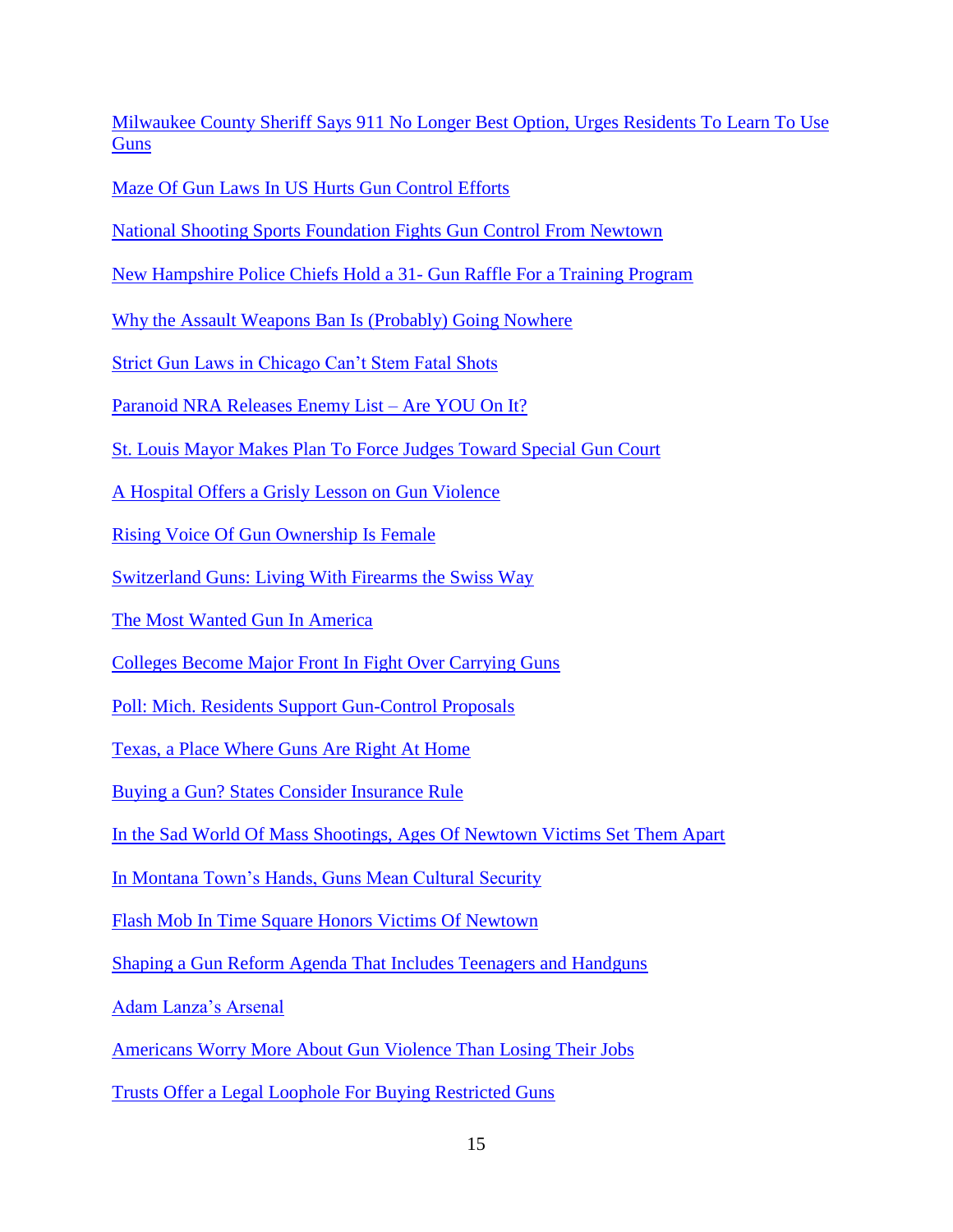[Gun Advocates Split With NRA Over Background Checks](http://www.washingtonpost.com/world/national-security/gun-advocates-divided-over-background-checks/2013/03/05/2eee5136-84f2-11e2-9d71-f0feafdd1394_story.html?hpid=z1)

[Cities Rethink Gun Buyback Programs](http://www.governing.com/topics/public-justice-safety/gov-cities-rethink-gun-buyback-programs.html)

[Database Of Felons Could Aid In Arrests Of Drivers With Guns](http://www.denverpost.com/news/ci_22757271/database-felons-could-aid-arrests-drivers-guns)

[Personalized Guns Touted As Safety Check](http://www.sfgate.com/nation/article/Personalized-guns-touted-as-safety-check-4323902.php#page-1)

[Undercover Inquiry Leads Gun Shows To Tighten Checks](http://www.nytimes.com/2013/03/15/nyregion/most-ny-gun-shows-to-take-steps-on-background-checks.html?hp)

[Gun Deaths Shaped By Race In America](http://www.washingtonpost.com/sf/feature/wp/2013/03/22/gun-deaths-shaped-by-race-in-america/)

[Chiding Congress: Seattle First City To Fund Gun Violence Research](http://vitals.nbcnews.com/_news/2013/03/22/17405241-chiding-congress-seattle-first-city-to-fund-gun-violence-research?lite)

[Poll: Support Slips For Gun Control](http://www.politico.com/story/2013/03/gun-control-poll-89314.html?hp=r8)

Newtown's [Killer's Obsessions, In Chilling Detail](http://www.nytimes.com/2013/03/29/nyregion/search-warrants-reveal-items-seized-at-adam-lanzas-home.html?nl=nyregion&emc=edit_ur_20130329&_r=0)

[Report Sees Guns As Path To Safety In Schools](http://www.nytimes.com/2013/04/03/us/nra-details-plan-for-armed-school-guards.html?ref=us)

[Report of the National School Shield Task Force](http://www.scribd.com/doc/133630146/NRA-s-National-School-Shield-Report)

[Legislative Deal Prompts Run On Connecticut Gun Shops](http://www.nytimes.com/2013/04/03/nyregion/connecticut-prepares-for-consequences-of-new-gun-laws.html)

[Background Checks Are Still Stumbling Block In Gun Law Overhaul](http://www.nytimes.com/2013/04/03/us/background-checks-still-stumbling-block-in-gun-law-overhaul.html?hp)

[Pro-Gun Group To Give Away 30 Guns In 30 Days](http://www.usatoday.com/story/money/business/2013/04/09/concealed-carry-magazine-us-concealed-carry-association-guns/2068873/)

[Jeff Duncan: Gun Registry Like Rwanda](http://www.politico.com/story/2013/04/jeff-duncan-gun-registry-like-rwanda-89974.html?hp=l4)

[Shy No More, N.R.A.'s Top Gun Sticks To Cause](http://www.nytimes.com/2013/04/14/us/wayne-lapierre-the-gun-man-sticking-to-his-cause.html?hp&_r=0)

[Seeking Gun Or Selling One, Web Is a Land Of Few Rules](http://www.nytimes.com/2013/04/17/us/seeking-gun-or-selling-one-web-is-a-land-of-few-rules.html)

[At Fox News, Less Attention Paid To Gun Debate Than Elsewhere](http://www.nytimes.com/2013/04/19/business/media/fox-news-msnbc-and-the-gun-debate.html?_r=0)

[The Stages Of Grief, After the Senate's Poor Gun Showing](http://www.washingtonpost.com/blogs/compost/wp/2013/04/18/the-stages-of-grief-after-the-senates-poor-gun-showing/?hpid=z3)

[Manchin: NRA "Made a Big Mistake"](http://www.washingtonpost.com/blogs/post-politics/wp/2013/04/18/manchin-nra-made-a-big-mistake/?hpid=z4)

[For Gun Bill Born in Tragedy, a Tragic Path To Defeat](http://www.nytimes.com/2013/04/19/us/tangled-birth-and-death-of-a-gun-control-bill.html?ref=politics&_r=0)

[In Much Of the U.S. West, Even Moderate States Balk At Gun Control](http://www.latimes.com/news/nationworld/nation/la-na-guns-west-20130422,0,1352210.story)

[Seeking Gun Or Selling One, Web Is a Land Of Few Rules](http://www.nytimes.com/2013/04/17/us/seeking-gun-or-selling-one-web-is-a-land-of-few-rules.html)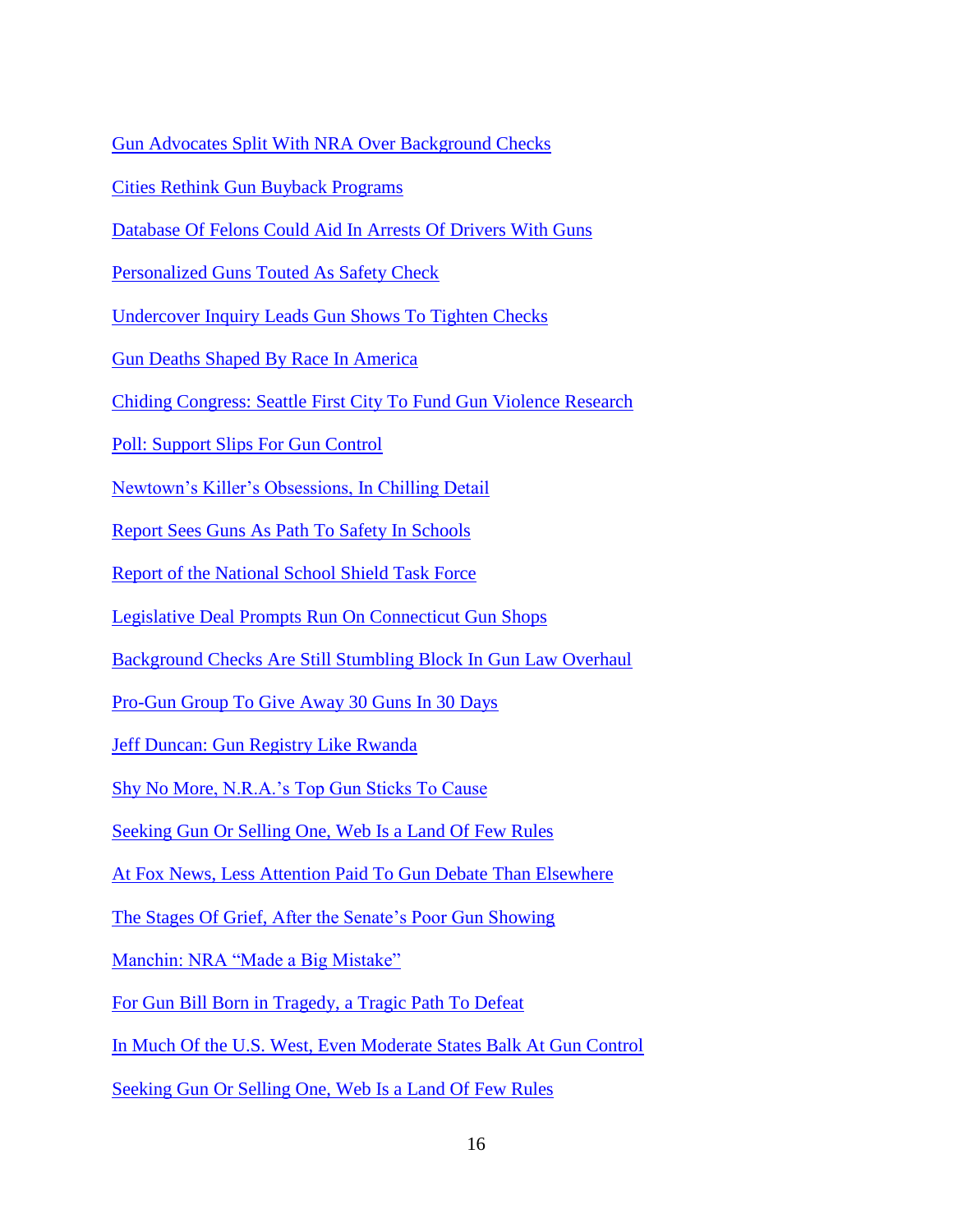[Kentucky Boy, 5, Shot Dead Sister, 2, With a Child Gun](http://www.bbc.co.uk/news/world-us-canada-22386105)

[Joe Biden Hasn't Told Obama About New Gun Plans](http://www.politico.com/story/2013/05/biden-planning-fresh-gun-control-push-90883.html?hp=l10)

[NRA Leaders: Watch Out For Obama, Liberals](http://www.politico.com/story/2013/05/nra-leaders-watch-out-for-obama-liberals-90921.html?hp=l2)

[2016ers to NRA: We'll Stand Firm](http://www.politico.com/story/2013/05/2016-republicans-nra-90908.html?hp=t1_3)

[Printable Gun Instructions Spread Online After State Dept. Orders Their Removal](http://thelede.blogs.nytimes.com/2013/05/10/printable-gun-instructions-spread-online-after-state-dept-orders-their-removal/?ref=us)

[Guns, Gay Rights Could Return In Immigration Fight](http://www.politico.com/story/2013/06/guns-gay-rights-immigration-congress-92234.html?hp=l16)

[Bloomberg Asks Donors To Withhold Gifts Over Gun Votes](http://www.nytimes.com/2013/06/12/nyregion/bloomberg-urges-no-gifts-to-democrats-who-blocked-gun-bill.html?hp&_r=1)

[Why Bloomberg's Latest Gun Gambit Probably Won't](http://www.thedailybeast.com/articles/2013/06/20/why-bloomberg-s-latest-gun-gambit-probably-won-t-work.html) Work

[Mark Kelly: Consequences For Gun Inaction](http://www.politico.com/story/2013/07/mark-kelly-gabrielle-giffords-gun-control-93628.html?hp=l1)

[Schools Seeking To Arm Employees Hit Hurdle on Insurance](http://www.nytimes.com/2013/07/08/us/schools-seeking-to-arm-employees-hit-hurdle-on-insurance.html?hp&_r=2&)

[Moms 'Moo-ving' On Gun Control Push](http://www.politico.com/story/2013/07/moms-gun-control-push-93739.html?hp=r10)

[In Gun Debate, Divide Grows As Both Sides Dig In For Battle](http://www.nytimes.com/2013/09/16/us/in-gun-debate-divide-grows-as-both-sides-dig-in-for-battle.html?hp&_r=1&)

[Starbucks Declares Guns Unwelcome, But Doesn't Ban Them](http://online.wsj.com/article/SB10001424127887324492604579082352323346902.html?mod=WSJ_WSJ_US_News_5#articleTabs%3Darticle)

[National Gun Debate Hits Close to Home In Colorado Recall Vote](http://www.nytimes.com/2013/09/03/us/national-debate-on-gun-control-hits-home-in-colorado-recall.html?src=me)

Printed Plastic Guns [a Growing Worry for Law Enforcement](http://www.washingtonpost.com/local/printed-plastic-guns-a-growing-worry-for-law-enforcement/2013/11/13/211e9f74-4cad-11e3-be6b-d3d28122e6d4_story.html?hpid=z4) 

["Gun Radio" Is Up In Arms](http://www.politico.com/story/2013/11/gun-radio-is-up-in-arms-99290.html?ml=po_r) 

[Case Over Gun-Safety Ads Fosters Unlikely Alliance](http://www.nytimes.com/2013/12/04/us/case-over-gun-safety-ads-fosters-unlikely-alliance.html?ref=us&_r=0) 

[Broader Approach Urged To Reduce Gun Violence](http://www.nytimes.com/2013/12/12/us/broader-approach-urged-to-reduce-gun-violence.html?ref=us) 

[Inside the Power Of the N.R.A.](http://www.nytimes.com/2013/12/15/magazine/inside-the-power-of-the-nra.html?ref=magazine) 

[Sheriffs Refuse To Enforce Laws On Gun Control](http://www.nytimes.com/2013/12/16/us/sheriffs-refuse-to-enforce-laws-on-gun-control.html?hp) 

[When the Right To Bear Arms Includes the Mentally Ill](http://www.nytimes.com/2013/12/22/us/when-the-right-to-bear-arms-includes-the-mentally-ill.html?ref=us) 

['We Need the iPhones Of Guns': Will Smart Guns Transform the Gun Industry?](http://www.washingtonpost.com/local/we-need-the-iphone-of-guns-will-smart-guns-transform-the-gun-industry/2014/02/17/6ebe76da-8f58-11e3-b227-12a45d109e03_story.html?hpid=z4)

[Bloomberg Plans a \\$50 Million Challenge To the N.R.A](http://www.nytimes.com/2014/04/16/us/bloomberg-plans-a-50-million-challenge-to-the-nra.html?_r=0) .

["Unfinished Receivers," a Gun Part That Is Sold Separately, Lets Some Get Around the Law](http://www.washingtonpost.com/world/national-security/unfinished-receivers-that-can-be-used-to-build-guns-pose-problems-for-law-enforcement/2014/05/13/8ec39e9e-da51-11e3-bda1-9b46b2066796_story.html?hpid=z1)